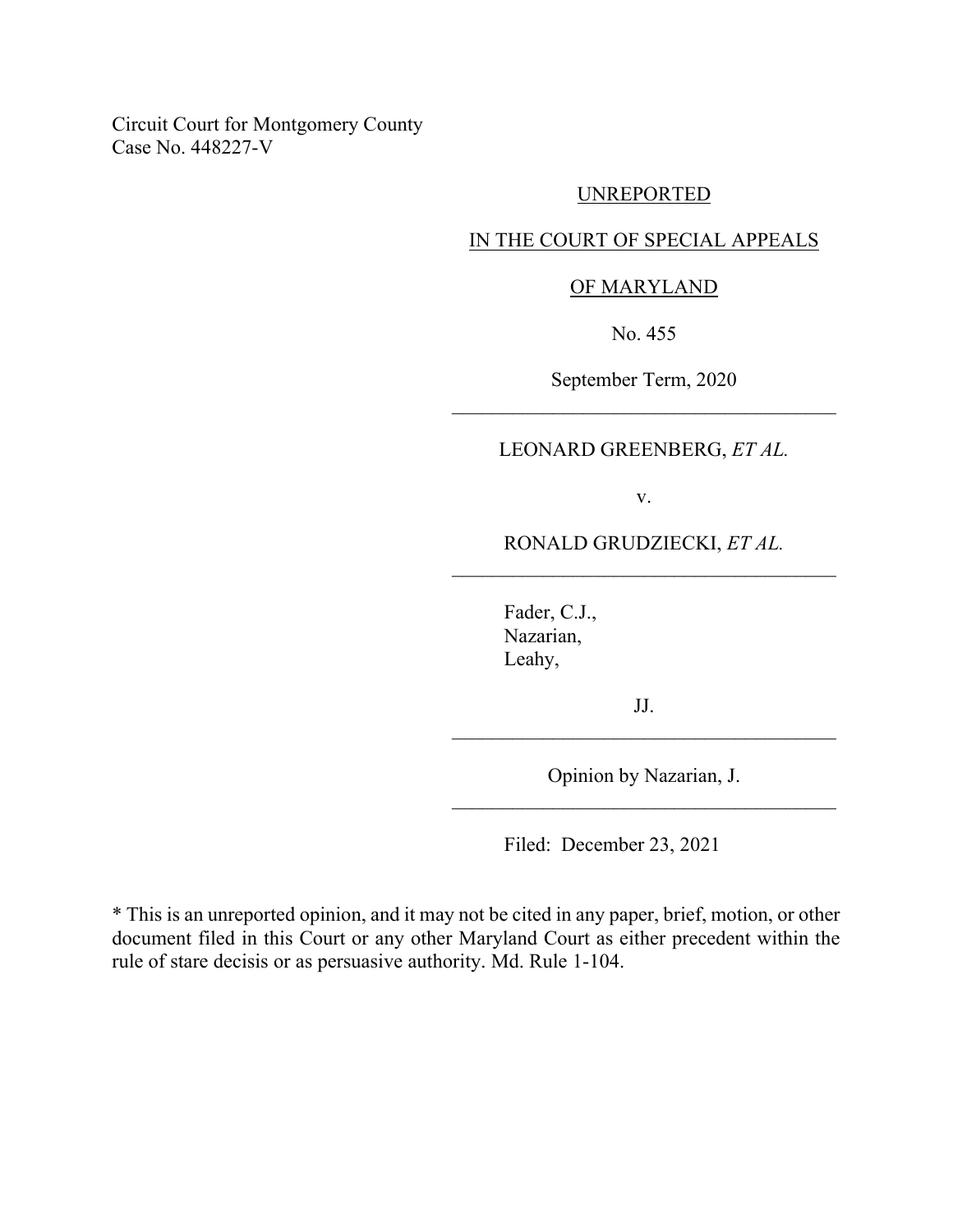Don't it always seem to go That you don't know what you've got till it's gone They paved paradise, put up a parking  $\text{lot}^1$  $\text{lot}^1$ 

It's true that this appeal isn't *just* about a parking space—it arises from a dispute over the use and enjoyment of common areas located within the parking garage of a condo building, including the area around a parking space, an entrance to the garage, and two storage containers built into the garage walls.

Leonard and Linda Greenberg are residents of a residential condominium building known as the Edgemoor Condominium Residences. The Greenbergs filed suit in the Circuit Court for Montgomery County against the Edgemoor Condominium Residence Association ("the Association"), Ronald and Susan Grudziecki, and Miltam DC, Inc. ("Miltam")<sup>[2](#page-1-1)</sup>, seeking equitable and declaratory relief designed to  $(1)$  prevent the Grudzieckis from blocking access to and from the garage elevator entrance and (2) dismantle storage units the Grudzieckis and Miltam (actually, Miltam's predecessor) constructed over a decade ago. After motions from all parties, the court, over the course of three separate hearings conducted by three different judges, ultimately granted summary judgment in favor of the Association, the Grudzieckis, and Miltam on the grounds that the Greenbergs' claims were barred by the statute of limitations and that they failed to establish that any contractual duties had been breached. The Greenbergs appeal and we affirm.

<span id="page-1-0"></span><sup>1</sup> J. Mitchell, "Big Yellow Taxi," from *Ladies of the Canyon* (Reprise Records 1970).

<span id="page-1-1"></span> $2$  Miltam is a District of Columbia corporation owned by the Levines. The Levines were named in the original complaint in this suit but were ultimately dismissed.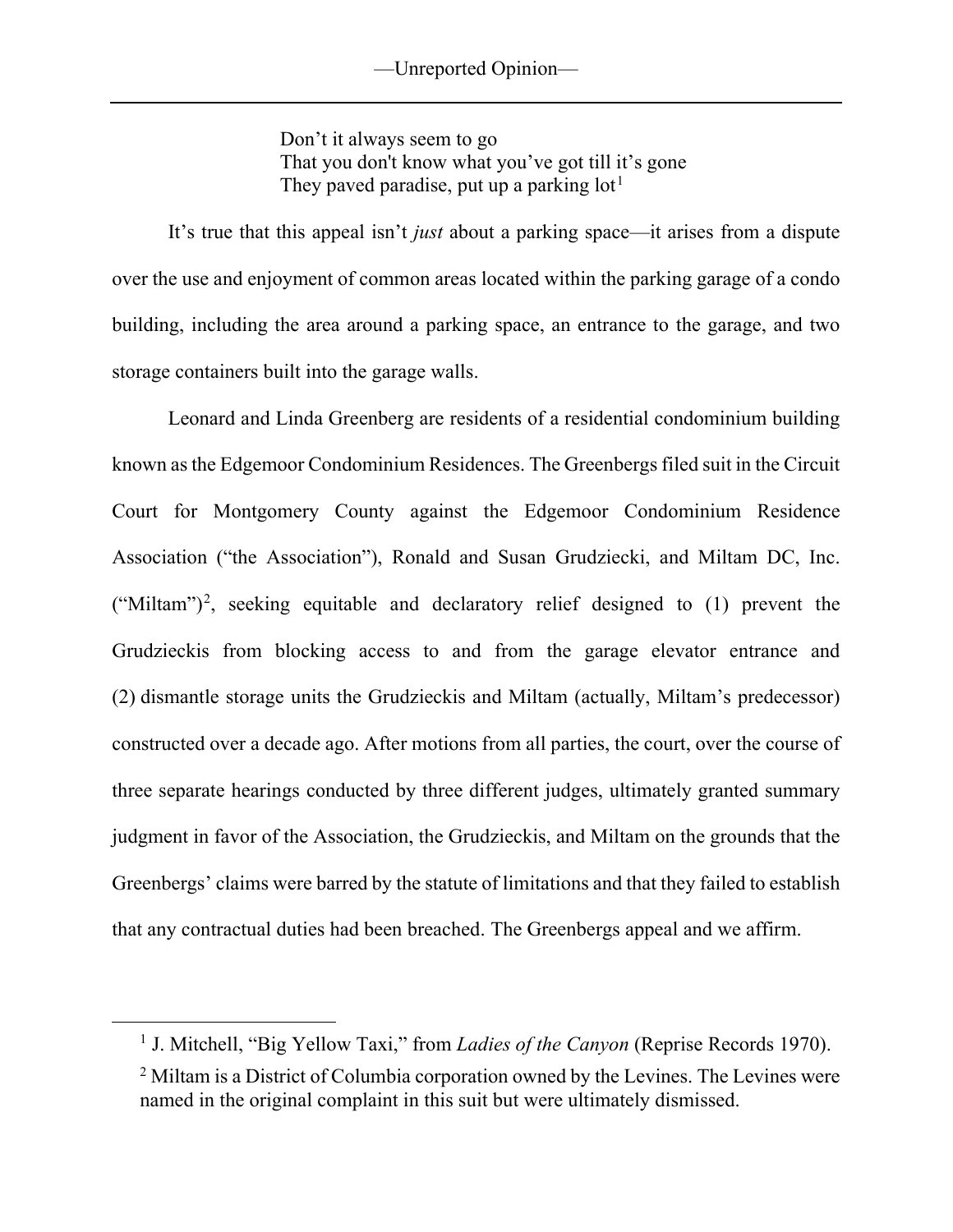#### **I. BACKGROUND**

This case has a long and complicated history, but it coalesces around two grievances: the Greenbergs object to the way Mr. Grudziecki parks his car in his parking space and to the construction in 2003 of two storage units in the condominium's garage.

Edgemoor is a residential condominium building in Bethesda. The Association governs the condo building's internal affairs. The Greenbergs own and live in one of the units and are fee simple owners of two parking spaces. Ronald and Susan Grudziecki own and live in another unit and are the fee simple owners of two parking spaces.

Both sets of parking spaces are located on the same floor of the garage. The Grudzieckis' parking spaces sit to the left of a garage entrance that provides access to the building's elevators. A small strip of pavement separates the right-most Grudziecki space, Mr. Grudziecki's primary parking spot, from a pillar and the wall located directly next to the elevator vestibule. The Greenbergs' parking spaces sit directly across from the Grudzieckis', separated only by a driving lane. In front of the door to the elevators is a ramp with a handrail; Mr. Grudziecki's parking space sits to the left of the ramp, and there's an open area on its right. The entrance to the elevator vestibule from the right is free of obstruction and satisfies all access requirements.

When Mr. Grudziecki parks his car in his spot, even within the lines, it is difficult, if not impossible, to access the ramp to the garage entrance from the left side. As a practical matter, unit owners who wish to access the elevator area must walk to the right side of the ramp when he is parked there. The Greenbergs argue that it's possible to enter from the left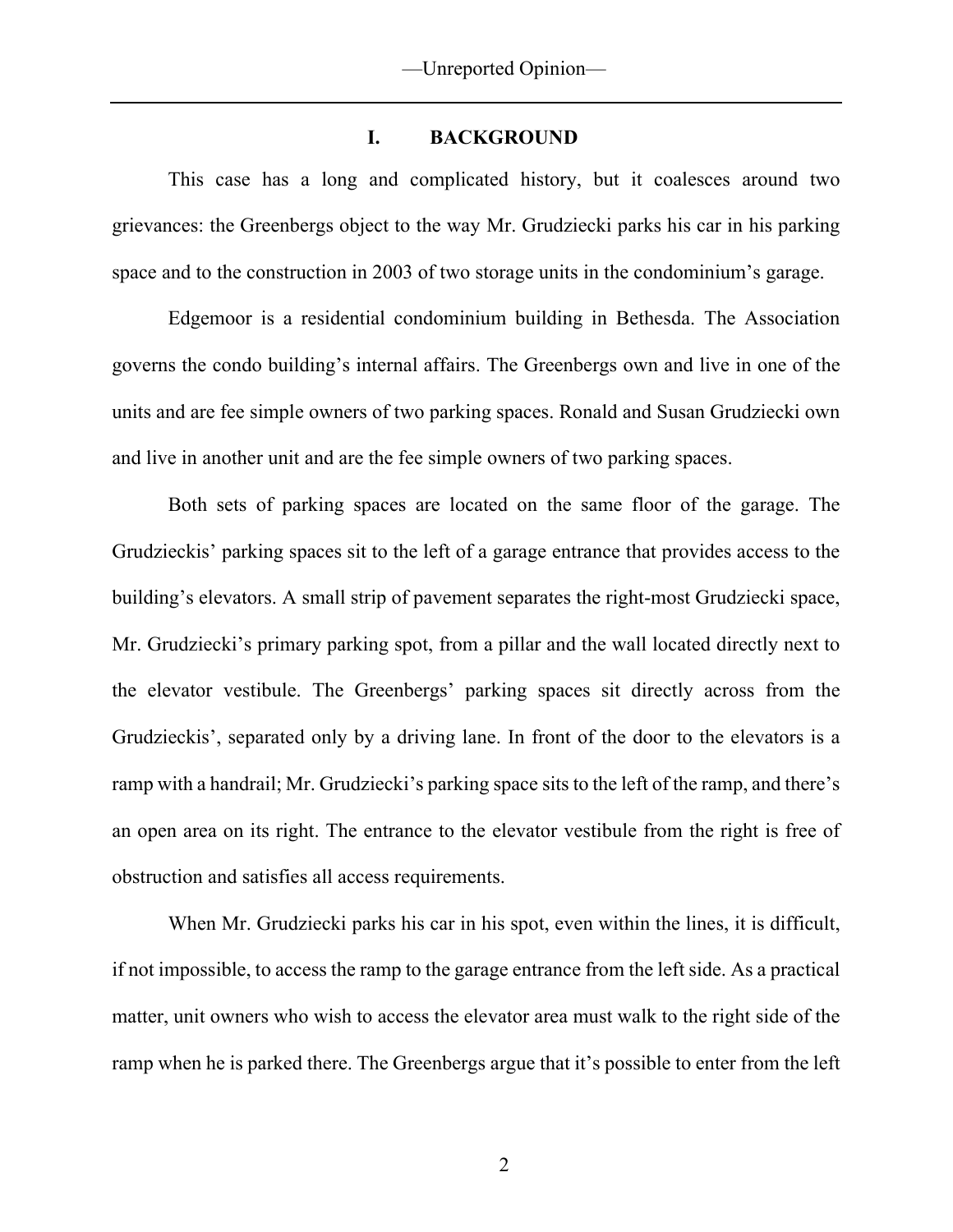side if Mr. Grudziecki pulls his car forward or moves farther toward the left side of the parking space. When he doesn't, the Greenbergs contend that they are forced to walk around the right side of the ramp, which is farther away from their parking spaces, because Mrs. Greenberg is disabled and requires the use of a walker.

The Edgemoor Condominium Declaration ("Declaration") and Edgemoor Condominium Rules ("Rules") are the governing documents for the condo and its residents. Both convey certain rights and obligations to unit owners, and both are enforced by the Association against unit owners. At issue in this case are the sections relating to common elements and garage units.

In 2003, the Grudzieckis and Eugene Smith obtained permission from the condo developer, PN Hoffman, to build storage units into the wall directly in front of their parking spaces. At the time, Mr. Smith owned a unit and two parking spaces on the same floor as the Greenbergs and Grudzieckis. Milton and Tamara Levine purchased Mr. Smith's unit in 2012, and it is owned currently by Miltam. Mr. Smith and Mrs. Grudziecki entered into a License Agreement ("the Agreement") with the Association in 2005 that memorialized the construction of the storage units in front of their existing parking spaces. The Agreement recites the fact that there was concern from the Association after construction that the storage units may have enclosed portions of the condo's common elements or spaces. The issue was discussed at a regular meeting of the Association's Board of Directors on March 2, 2005, and reflected in the minutes:

> A motion was made to approve the property line storage areas of Grudziecki and Smith that are adjacent to their parking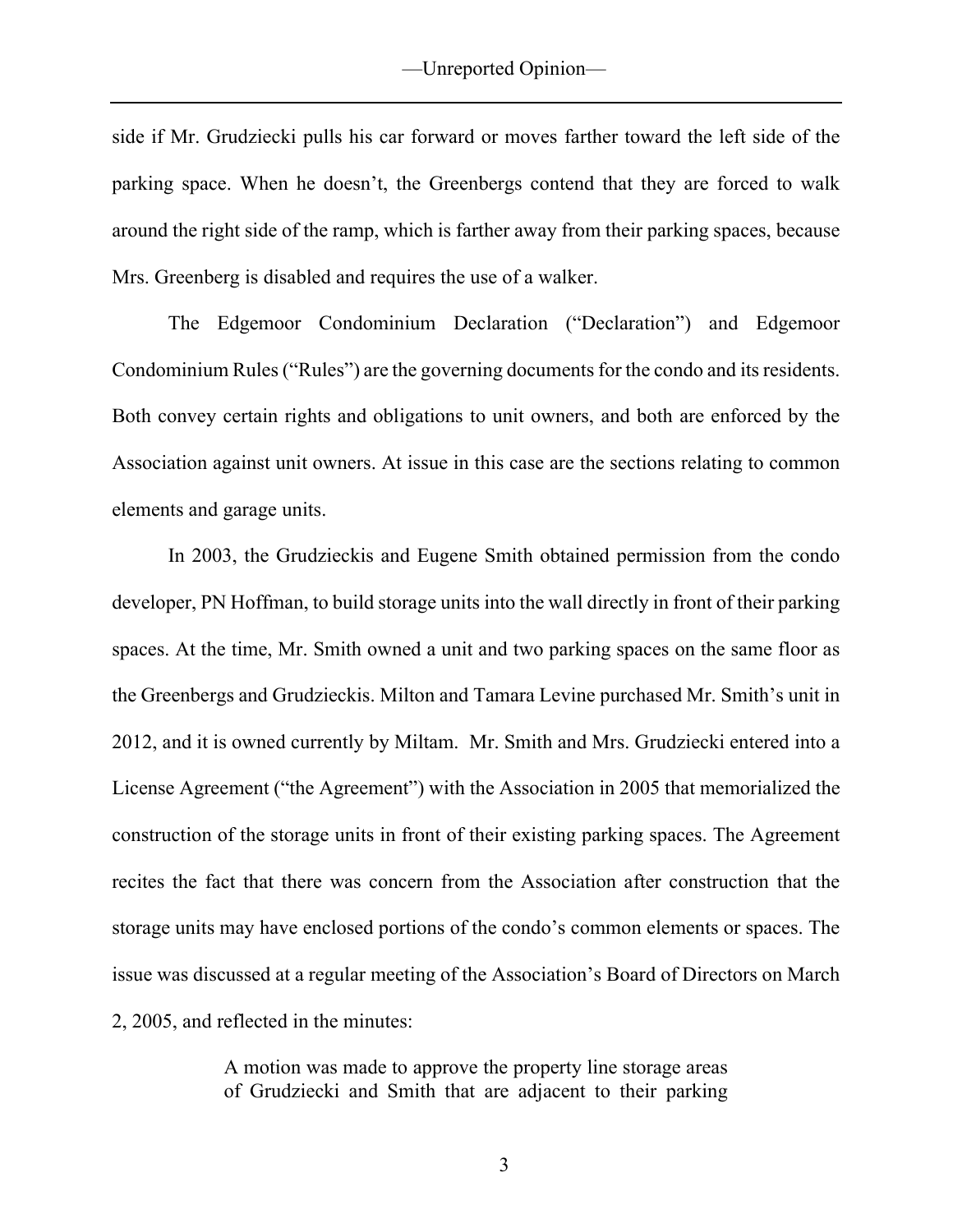spaces. Under the terms of the proposed license agreement payments equal to other condominium fees for storage units in the building will be paid plus these homeowners will reimburse the association for legal fees in connection with this matter. The motion was seconded and approved.

The Agreement was authorized and recorded in the Montgomery County Circuit Court

Land Records office on December 7, 2005. The core purpose of the Agreement was to

grant an easement and license to Mrs. Grudziecki and Mr. Smith for use and enjoyment of

the storage units in exchange for an annual fee:

The Association hereby grants and conveys to the respective Condo Owner an irrevocable, perpetual, permanent and exclusive right, easement and license (the "Easement") to utilize for parking and/or storage uses those portions of such Condo Owner's respective Garage Spaces that are not owned by such Condo Owner or that lie within the Building's general or limited Condominium common elements or common areas (the "Common Areas"), in which Common Areas all or any part of such Owner's Storage Space or Garage Spaces exist or are built as of the date hereof.

On May 24, 2018, the Greenbergs filed a complaint in the circuit court against the

Grudzieckis and the Association. They alleged five causes of actions (four of which are at issue here) that sought primarily equitable relief for violations of the Declaration and Rules and the Association's failure to enforce the Declaration and Rules against the Grudzieckis. The Greenbergs filed an amended complaint on August 21, 2018 that added Miltam as a party. On February 11, 2019, they filed a second amended complaint that added the Levines as parties and supplemented their factual allegations. The second amended complaint is the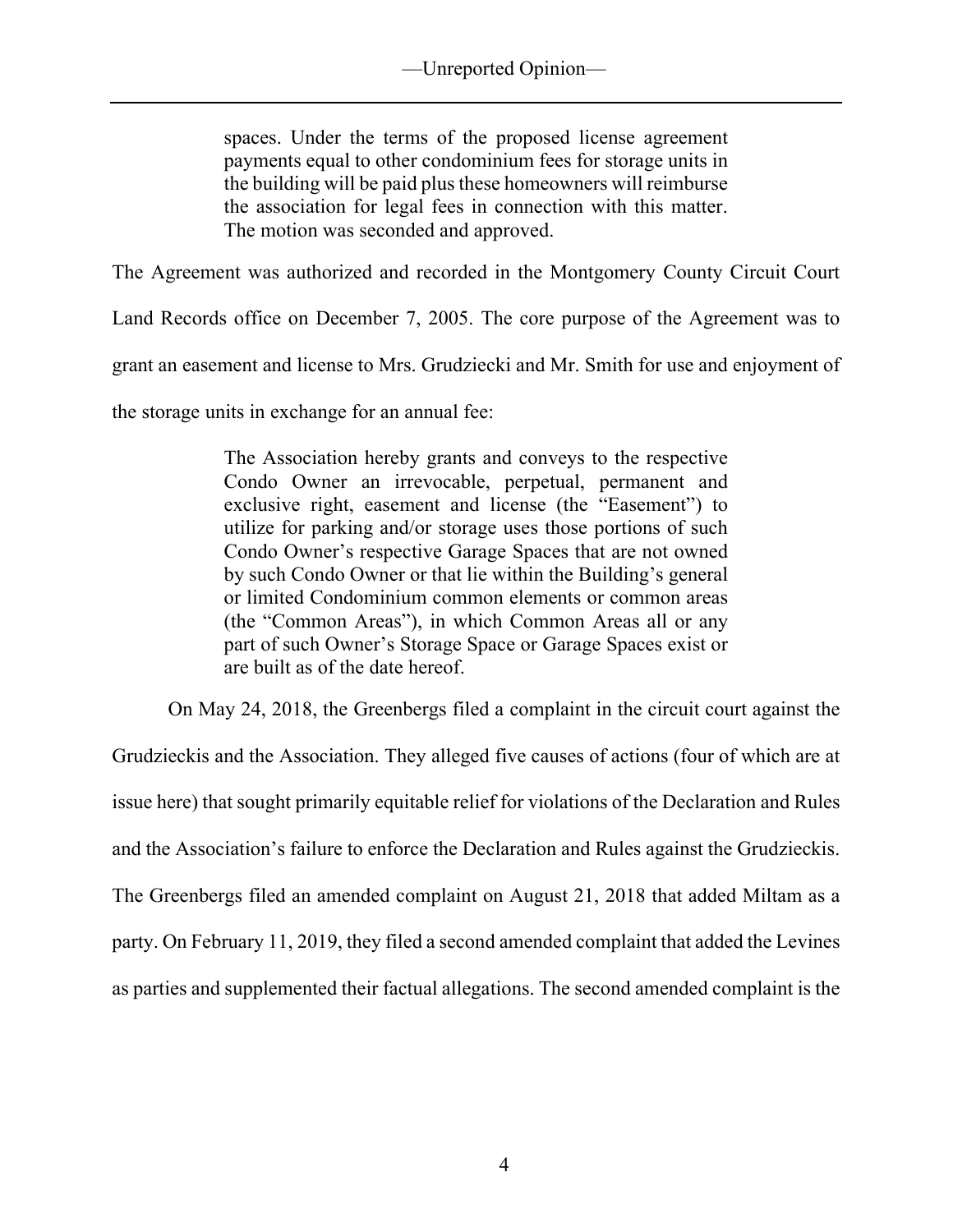operative complaint for purposes of this appeal. [3](#page-5-0) The four relevant counts are:

- 1. Count I Preliminary and Permanent Injunction
- 2. Count II Specific Performance
- 3. Count III Breach of Contract
- [4](#page-5-1). Count IV Declaratory Judgment.<sup>4</sup>

Count I, "Preliminary and Permanent Injunction," seeks, among other things, to enjoin the Grudzieckis from parking too close to the entrance of the parking garage elevator. It also seeks to enjoin the Grudzieckis and Miltam from using their storage units. Count II, "Specific Performance," seeks essentially the same forms of relief. Count III, "Breach of Contract," seeks monetary relief as well as attorney fees. Count IV, "Declaratory Judgment," asks the court to declare and decree, among other things, that the Grudzieckis have been blocking a common element pathway improperly and that the Association violated the Declaration by not obtaining the required consent before granting a "permanent, irrevocable license" for the storage unit space to the Grudzieckis and Miltam.

The Grudzieckis and the Association moved separately for summary judgment on

<span id="page-5-0"></span><sup>&</sup>lt;sup>3</sup> Appellants filed a third amended complaint on June 10, 2019 that included, among other things, new breach of contract counts against the Grudzieckis and Edgemoor. But trial had been set for July 9, 2019, and the circuit court declined to grant leave to file the third amended complaint within thirty days before trial. The parties agree that the second amended complaint is the operative one, the circuit court treated it as such, and we will do the same.

<span id="page-5-1"></span><sup>&</sup>lt;sup>4</sup> The Greenbergs take issue with four counts on appeal. Count V alleged the Grudzieckis and Edgemoor violated the Maryland Fair Housing Act. The Greenbergs do not raise this issue in their brief, and we will not address it.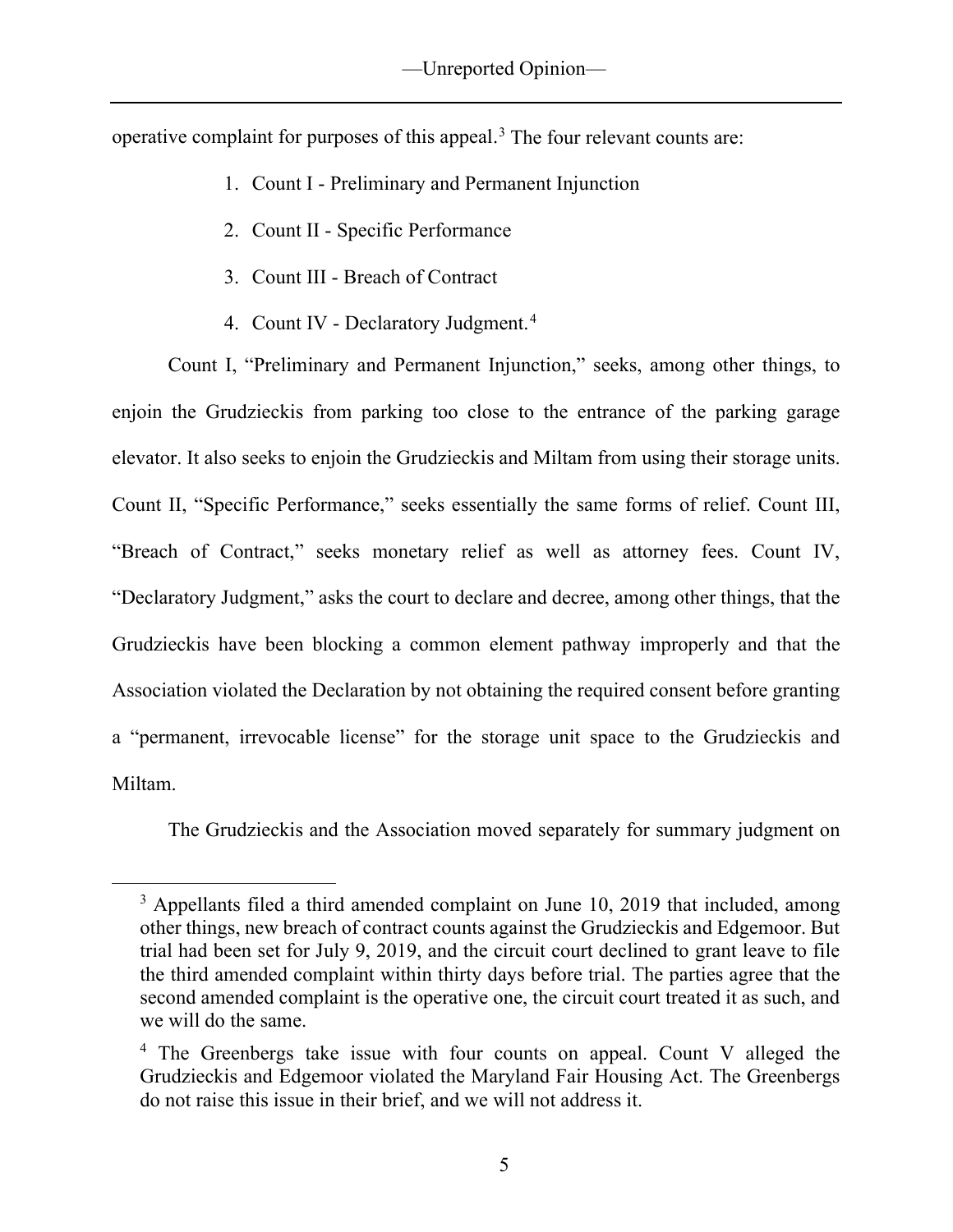all counts. The circuit court proceeded with the first summary judgment hearing on April 25, 2019 and treated the motions for summary judgment as directed at the second amended complaint. On July 3, 2019, the court issued an Opinion and Order that granted summary judgment in favor of both the Grudzieckis and the Association on all counts. Miltam then filed a motion to dismiss all counts. On October 8, 2019, the court held a hearing on Miltam's motion to dismiss, and on the following day the court issued an Order granting the motion to dismiss Count II (Specific Performance) and Count III (Breach of Contract). Miltam then filed a motion for summary judgment that the court heard on November 19, 2019. In a November 27, 2019 Order, the court granted Miltam's motion for summary judgment on the remaining counts, Count I (Preliminary and Permanent Injunction) and Count IV (Declaratory Relief). The Greenbergs filed a timely notice of appeal. We supply additional facts as necessary below.

### **II. DISCUSSION**

The Greenbergs challenge the circuit court's decisions to dismiss or grant summary judgment in favor of the Grudzieckis, the Association, and Miltam on all of their claims.<sup>[5](#page-6-0)</sup>

<span id="page-6-0"></span><sup>&</sup>lt;sup>5</sup> The Greenbergs raise four Questions Presented:

<sup>1.</sup> Did the trial court err in ruling that the Greenbergs have no contractual rights against the Appellees?

<sup>2.</sup> Did the trial court err in ruling that the Appellees did not violate any contractual duties owed to the Greenbergs and, in any event, that the Appellees did not owe any such duties the Greenbergs.

<sup>3.</sup> Did the trial court err in ruling that the Greenbergs failed to state a cause of action against the Appellees for breach of contract?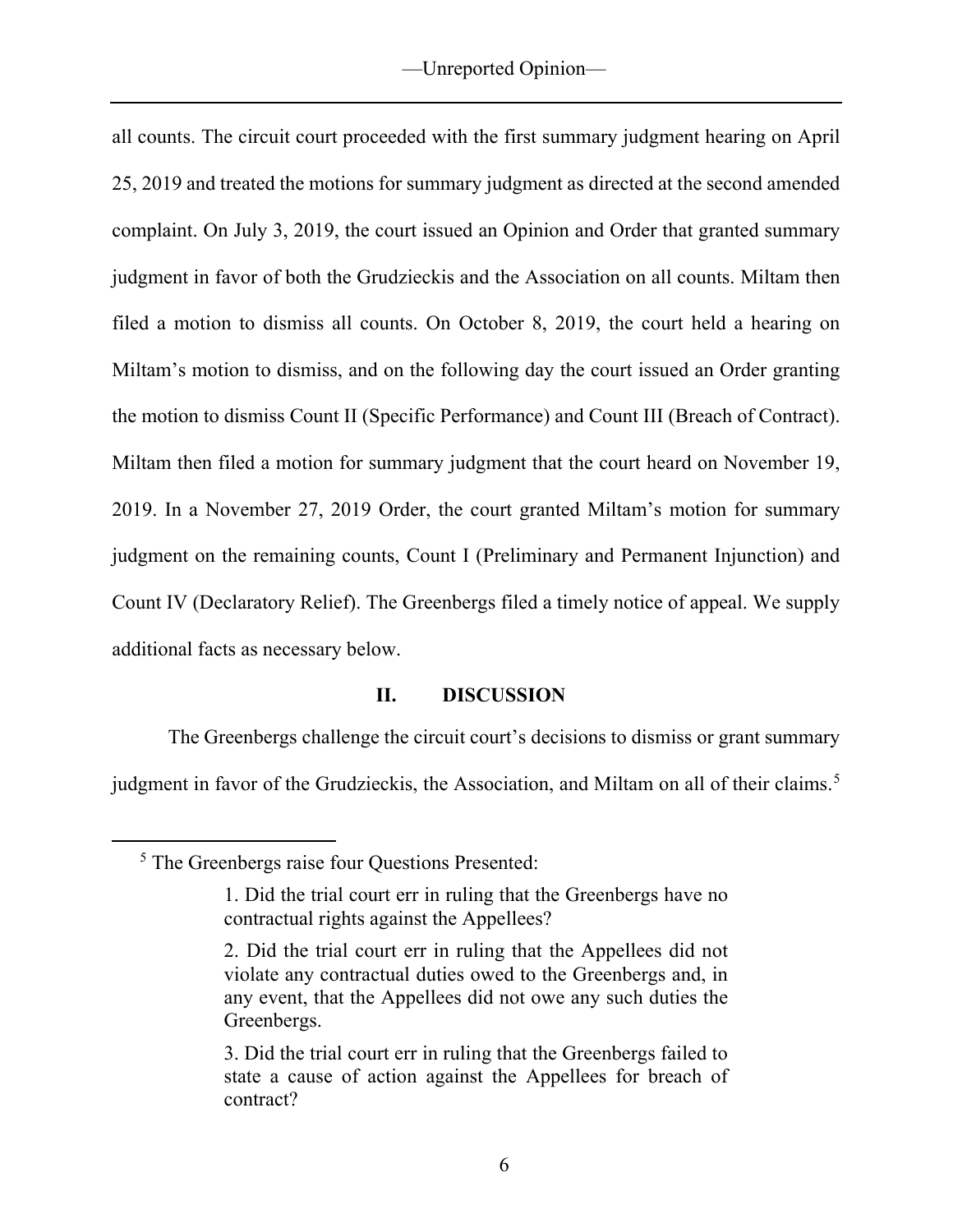4. Did the trial court err in finding that there were no genuine issues of material fact in dispute in granting summary judgment in favor of Appellees as to all Counts of the Greenbergs' Complaint?

Edgemoor listed its Questions Presented as follows:

1. Was the circuit court correct in ruling that the Association did not breach the provision in the Condominium's Declaration that subjects common elements "to an easement in favor of all the Unit Owners for reasonable and necessary pedestrian and vehicular ingress and egress to and from improvements within the Property," and then entering summary judgment in favor of the Association?

2. Did the circuit court abuse its discretion in refusing to issue an injunction, or order specific performance – which would have forced modifying or reconfiguring parking spaces and dismantling storage units, and would have also required the court to police the way Mr. Grudziecki parks his car – and then entering summary judgment in favor of the Association and the Grudzieckis?

3. Have the Greenbergs sufficiently raised an issue regarding Count IV, which sought a declaratory judgment?

4. If so, did the circuit court abuse its discretion in declining to issue a declaratory judgment, because a declaratory judgment would serve no useful purpose, and then entering summary judgment in favor of the Association and the Grudzieckis?

5. Was the circuit court correct when it determined that the statute of limitations barred the Greenbergs' 2018 challenge to storage units installed in 2003, and which were the subject of a 2005 written agreement, and then entering summary judgment in favor of the Association?

The Grudzieckis listed their Questions Presented as follows:

1. Did the trial court abuse its discretion in denying the Greenbergs' request for an injunction as to Count I in the absence of both an enforceable right and irreparable harm?

2. Was the trial court legally correct to grant judgment to the Grudzieckis as to Count II (Specific Performance) when there is no allegation that the Grudzieckis breached a duty?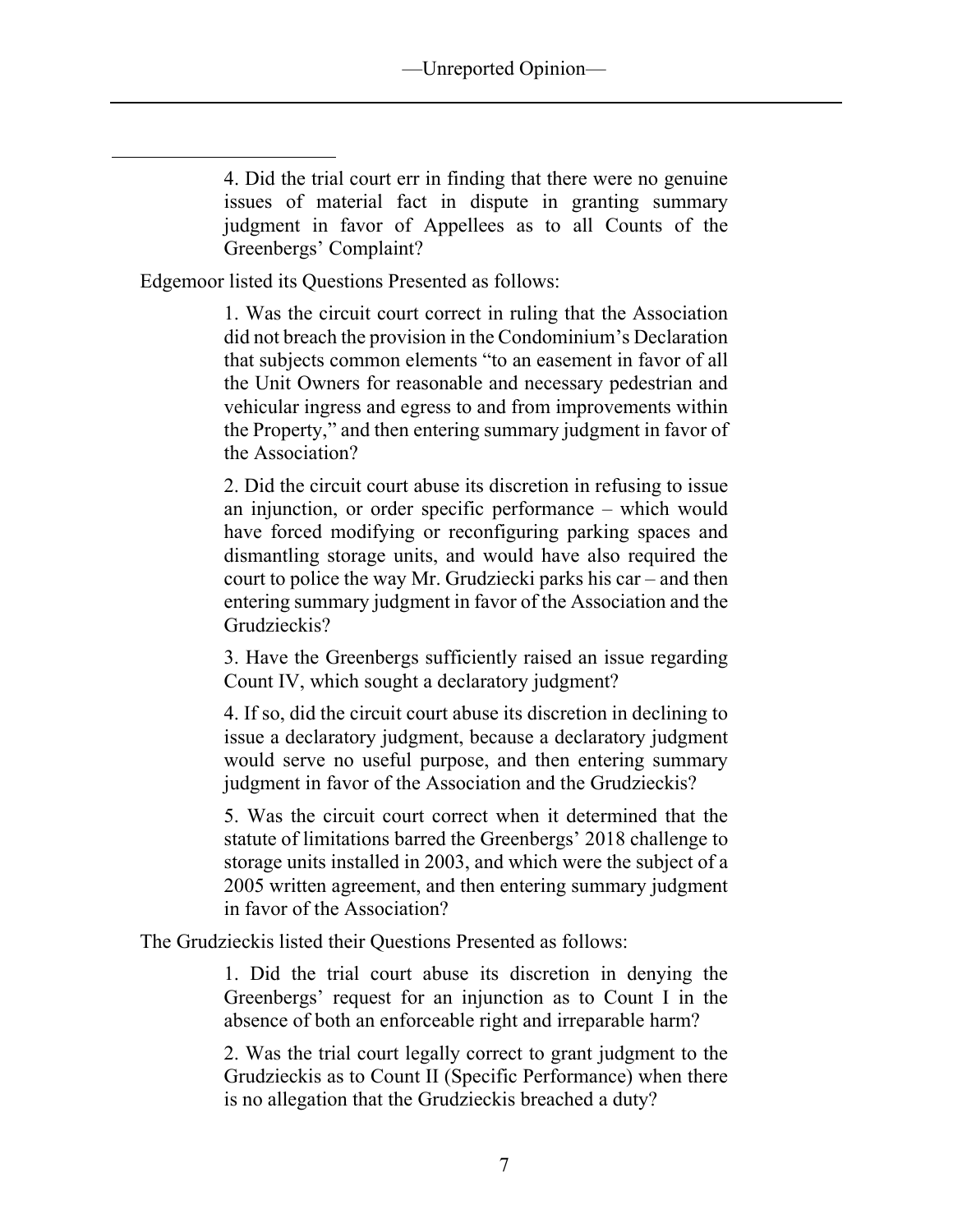The Greenbergs raise a number of arguments that, they claim, should have defeated summary judgment, and they contend that the circuit court should have invoked its

5. Did the trial court abuse its discretion in denying the Greenbergs' request for a declaratory judgment as to Count IV when a grant of the request would not terminate the controversy?

Miltam presented their Questions Presented as follows:

1. Did the trial court err in dismissing Count II (Specific Performance) and Count III (Breach of Contract) of the Second Amended Complaint against Miltam where the Greenbergs failed to allege any facts showing that Miltam breached any contractual obligation, and further failed to allege that any actions by Miltam caused them any loss or damage?

2. Did the trial court err when it determined that the statute of limitations barred the Greenbergs' 2018 challenge of a contract entered into in 2005, relating to storage units constructed in 2003, when it was undisputed that the Greenbergs had been on inquiry notice of the storage units for at least ten years?

3. Did the trial court err when it granted summary judgment to Miltam as to Count I (Injunction) and Count IV (Declaratory Judgment), when it had previously and correctly granted summary judgment to the Grudzieckis and the Association based on the same issues and operative facts?

4. May this Court review decisions made by the trial court when the Greenbergs failed to assign error or otherwise raise or argue such decisions on appeal to this Court?

<sup>3.</sup> Did the trial court abuse its discretion in denying the Greenbergs' request for specific performance as to Count II when granting the request would transform the court into a "Parking Czar" and be otherwise impossible to enforce?

<sup>4.</sup> Was the trial court legally correct when it concluded that there was no genuine dispute of material fact in support of the Greenbergs' claim that the manner in which Mr. Grudziecki parks obstructs ingress and/or egress under the applicable Rules?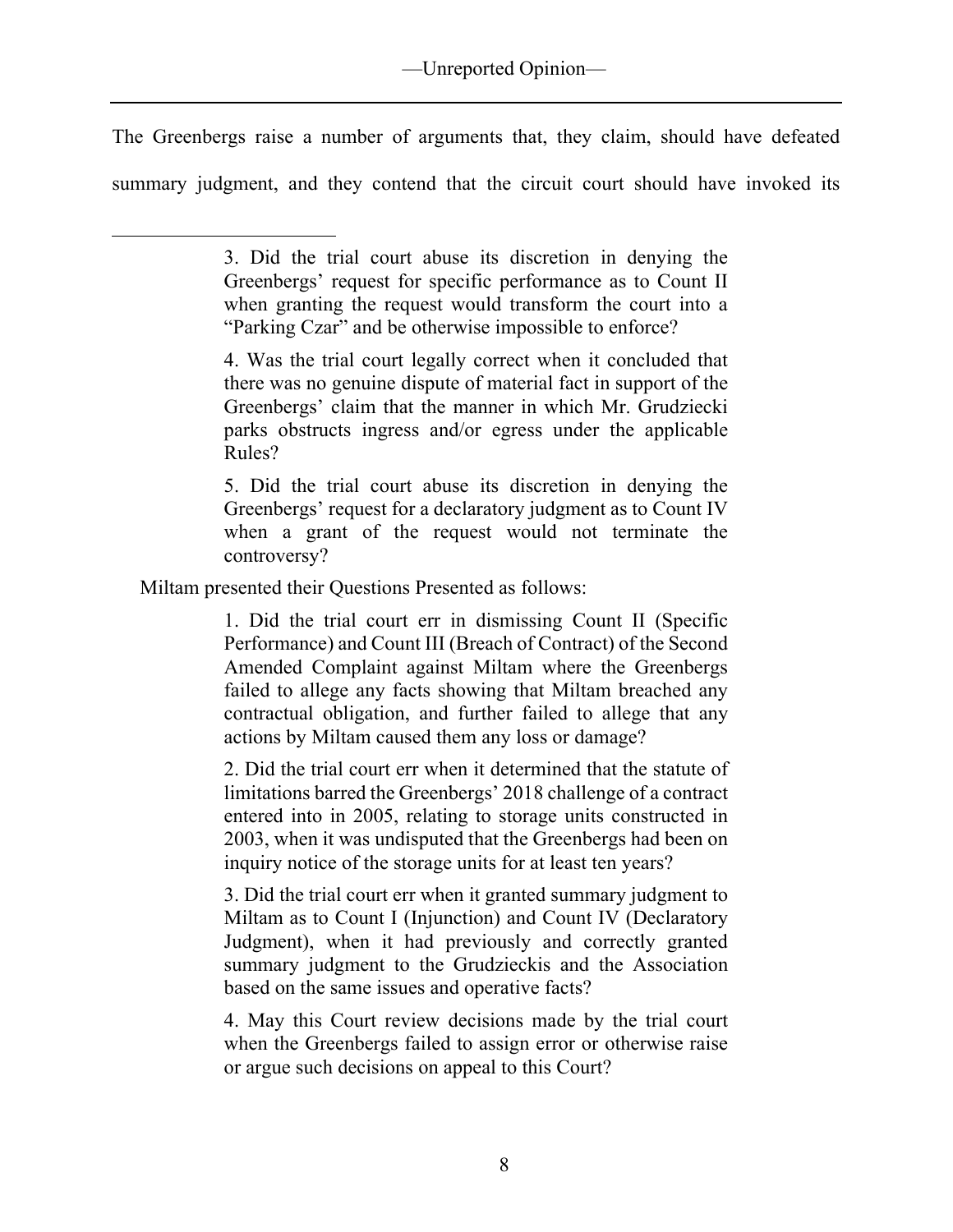equitable powers to (1) enjoin the Grudzieckis from parking in a way that obstructs the Greenbergs' access to the elevator vestibule and (2) deconstruct the storage units located directly in front of the parking spaces. However, because none of the Greenbergs' appellate theories can stretch the Declaration, Rules, or License Agreement credibly to reach the unit owners or the Association as they'd like, we hold that the circuit court granted summary judgment in favor of the Association, Grudzieckis, and Miltam, and dismissed two counts of the complaint against Miltam correctly.

We apply more than one standard of review because the issues before us were resolved in part by way of summary judgment and in part by way of a motion to dismiss. Summary judgment is appropriate when "there is no genuine dispute as to any material fact and that the party in whose favor judgment is entered is entitled to judgment as a matter of law." Md. Rule 2-501(f). When we review a decision to grant summary judgment, we decide whether the trial court's grant of the motion was legally correct. *Laing v. Volkswagen of Am., Inc.*, 180 Md. App. 136, 152–53 (2008). We resolve all inferences from the record against the moving party. *Id.* Courts should "review any filing that shows, 'in detail and with precision, by facts admissible in evidence,' [] that there is a genuine dispute." *George v. Baltimore Cnty.*, 463 Md. 268, 274 (*quoting Mullan Contracting Co. v. IBM Corp.*, 220 Md. 248, 257 (1959)). So, although ordinarily "'mere allegations neither establish facts, nor show a genuine dispute of fact,'" it is appropriate for us to consider the allegations in the complaint, in conjunction with the evidence and the parties' arguments, to determine whether the grant of summary judgment was appropriate. *Id.* at 273 (*quoting*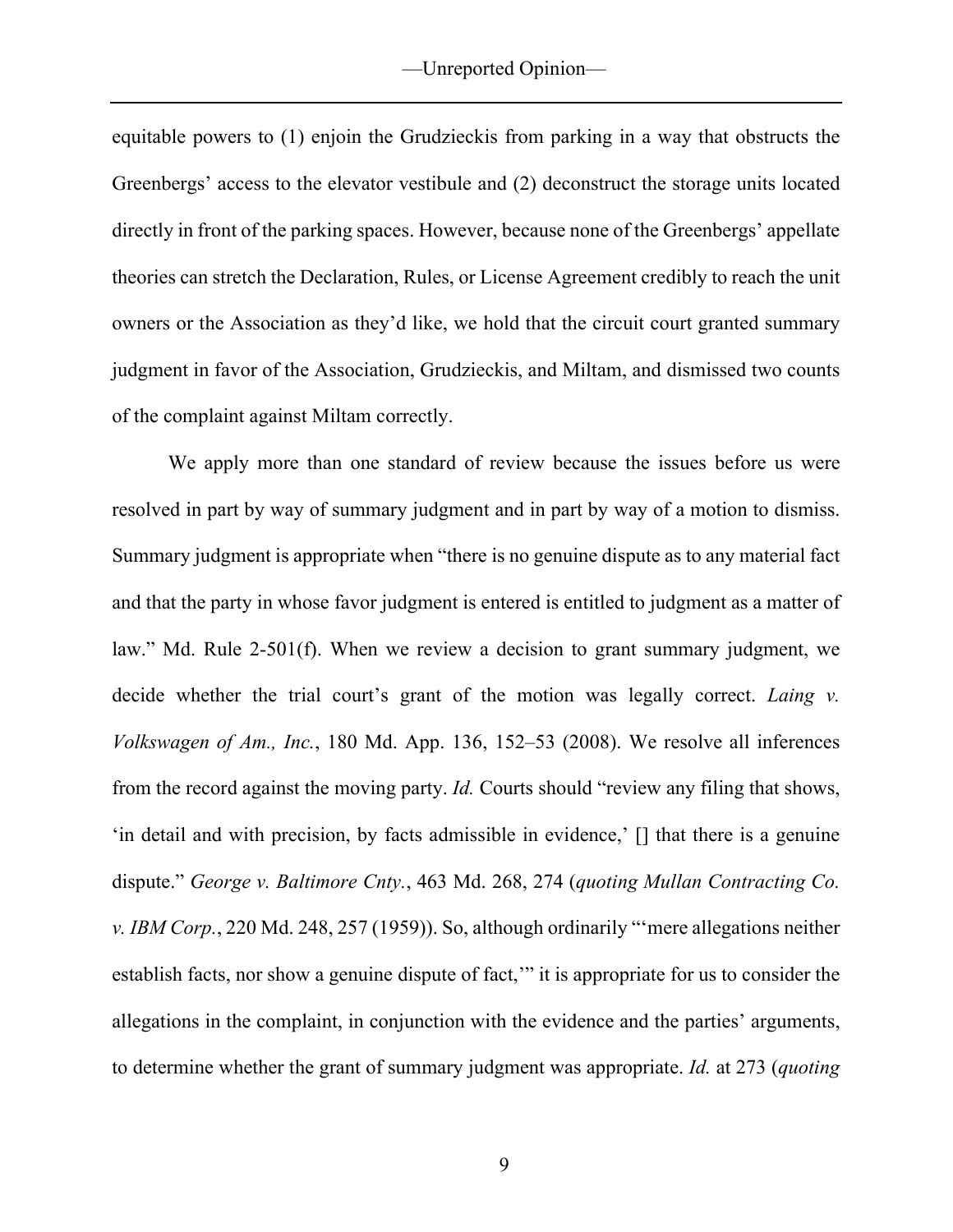*Vanhook v. Merchs. Mut. Ins. Co.*, 22 Md. App. 22, 27 (1974); *see also id.* at 274 (*quoting Cox. V. Sandler's Inc.*, 209 Md. 193, 197 (1956)) (Observing that "courts should look to the 'pleadings, depositions, and admissions on file, together with the affidavits, if any' to determine whether a dispute exists.").

"When the moving party has set forth grounds sufficient for the grant of summary judgment, the opposing party must show with 'some precision' that there is a genuine dispute of a material fact." *Collins v. Li*, 176 Md. App. 502, 591 (2007) (citations omitted). "Facts must be proffered by the opposing party which would be admissible in evidence." *Id.* The existence of some alleged factual dispute and immaterial factual disputes are not genuine disputes of material fact. *Id.* 

The circuit court resolved two counts of the Greenbergs' claims by granting Miltam's motion to dismiss Count I (Preliminary and Permanent Injunction) and Count IV (Declaratory Judgment). When reviewing a decision to grant a motion to dismiss for failure to state a claim upon which relief can be granted, "we must determine whether the complaint, on its face, discloses a legally sufficient cause of action." *Schisler v. State*, 177 Md. App. 731, 743 (2007) (citations omitted). In so doing, "we accept all well-pled facts in the complaint, and reasonable inferences drawn from them, in a light most favorable to the non-moving party." *Converge Servs. Grp. v. Curran*, 383 Md. 462, 475 (2004) (*citing Porterfield v. Mascari II, Inc.*, 374 Md. 492, 414 (2003)). That said, "[t]he well-pleaded facts setting forth the cause of action must be pleaded with sufficient specificity; bald assertions and conclusory statements by the pleader will not suffice." *RRC Ne., LLC v. BAA*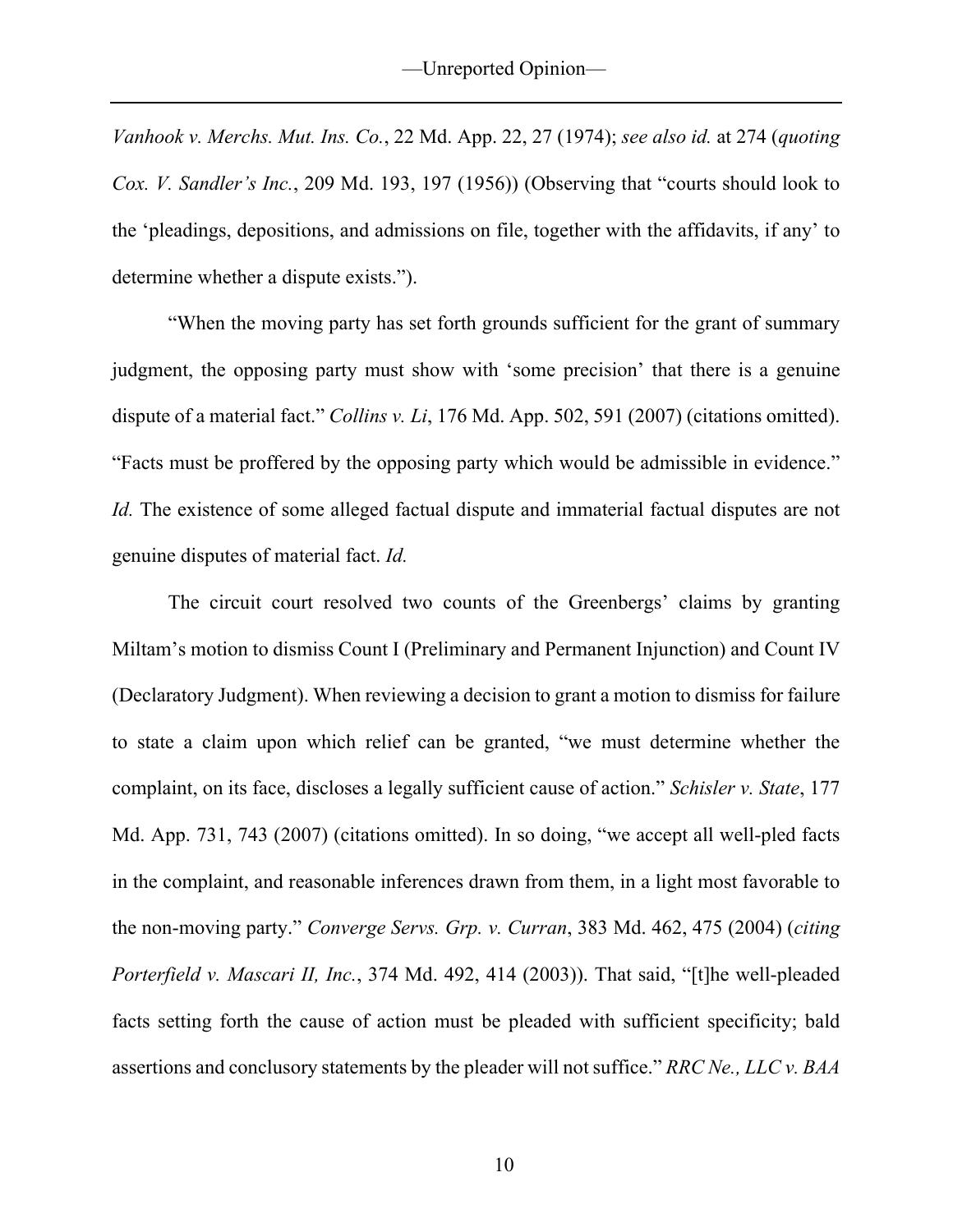*Maryland, Inc.*, 413 Md. 638, 644 (2010) (citations omitted). In addition, "[i]n the interest of judicial efficiency, we may affirm the judgment of a trial court to grant a motion to dismiss on a different ground than that relied upon by the trial court, as long as the alternative ground is before the Court properly on the record." *Forster v. State, Off. of Pub. Def.*, 426 Md. 565, 580–81 (2012) (citations omitted).

The Greenbergs have raised both sets of issues in each of their four counts, so rather than addressing the various counts in numerical order, we'll deal first with the parking space issues, then the storage units.

# **A. The Trial Court Correctly Granted Summary Judgment On All Counts Related To The Parking Space.**

## *1. Count III - Breach of Contract*

In Count III, Breach of Contract, [6](#page-11-0) the Greenbergs sought monetary damages for the Grudzieckis' and the Association's alleged breach of the Declaration (as we'll see, they sought other relief for the same breaches in other counts). The Greenbergs argue that the Grudzieckis breached the Declaration by parking their vehicles in a way that obstructs and blocks the Greenbergs' and other condo owners' use of the left side of the access ramp leading to the elevator vestibule. Despite the court's reluctance to do so, it assumed an enforceable contract had been established, but granted summary judgment on the ground that the Greenbergs had failed to prove that the Grudzieckis or the Association breached

<span id="page-11-0"></span> $6$  Counts I, II and IV all seek forms of relief arising from the breach of contract claim that's the only cause of action alleged in those counts. When addressing these issues during the summary judgment hearings, the court considered whether there was a triable issue as to whether any contractual obligation was owed to the Greenbergs.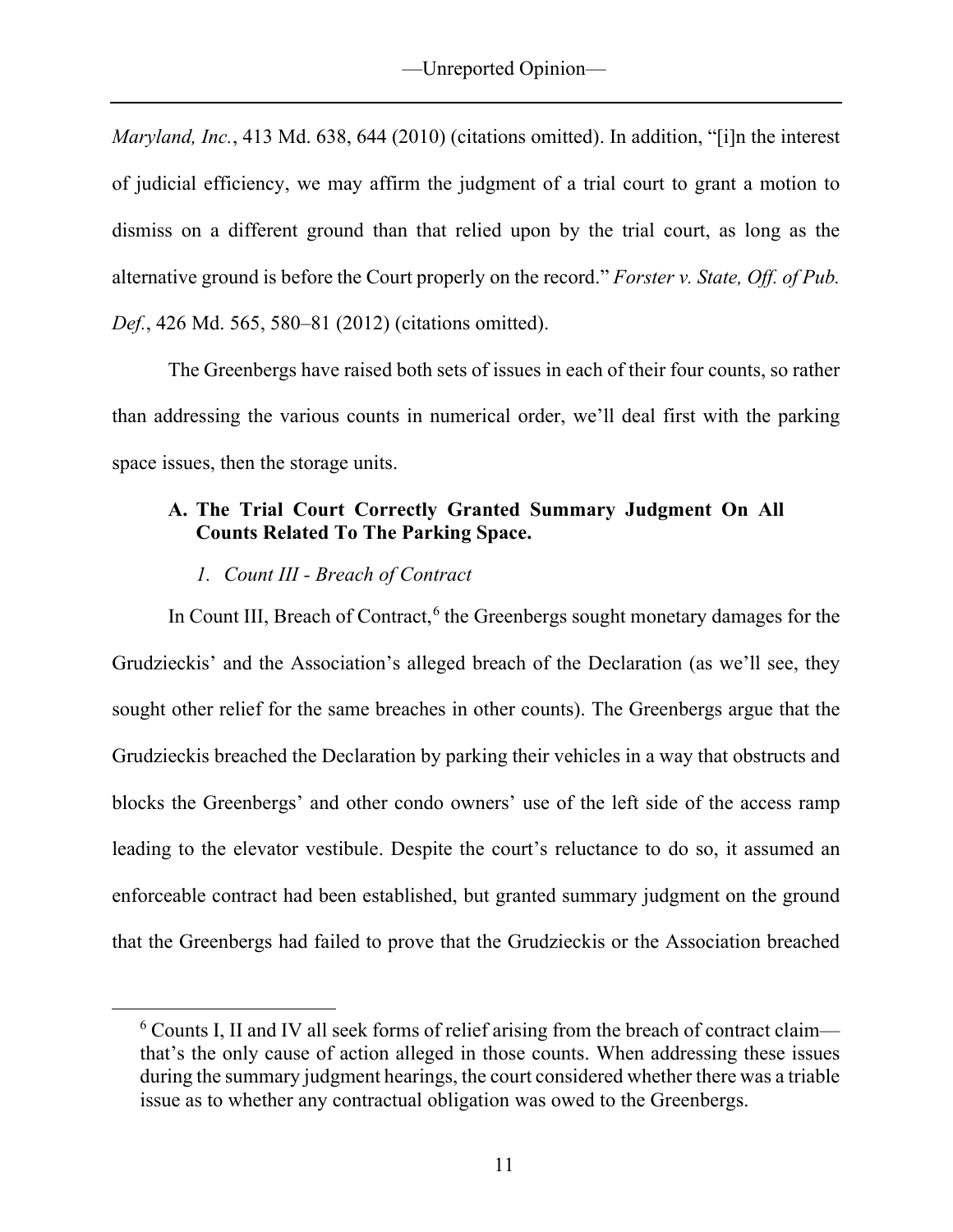the Declaration:

This provision expressly provides Plaintiffs a right to "reasonable and necessary pedestrian and vehicular ingress and egress to and from improvements within the Property." It is undisputed that located directly in front of the elevator bank is an accessible ramp with railings on either side of it. . . . This accessible ramp and the sidewalks supply Plaintiffs with their reasonable and necessary pedestrian ingress and egress.

For the reasons we detail below, the circuit court did not err in granting summary judgment on the Greenbergs' breach of contract claim. At bottom, the Greenbergs have not established that the Grudzieckis or the Association breached their right to access the common areas because access to the narrow strip between the parking space and garage wall is neither reasonable nor necessary for pedestrian ingress and egress to the garage.

We start with the law governing condominiums. A condominium is a "communal form of estate in property consisting of individually owned units which are supported by collectively held facilities and areas." *Andrews v. City of Greenbelt*, 293 Md. 69, 71 (1982). In addition to the interest each unit owner acquires in their particular unit, they also are a tenant in common in the underlying fee and in the spaces and building parts used in common by all unit owners. *Id.* As such, condo unit owners hold a hybrid property interest that consists of an exclusive ownership of a unit and a tenancy in common with the other co-owners in the common elements. *Id.* at 73–74. In exchange for the benefits of owning property in common, condo owners agree to follow the rules and regulations that govern the administration, maintenance, and use of property. *Id.* at 73.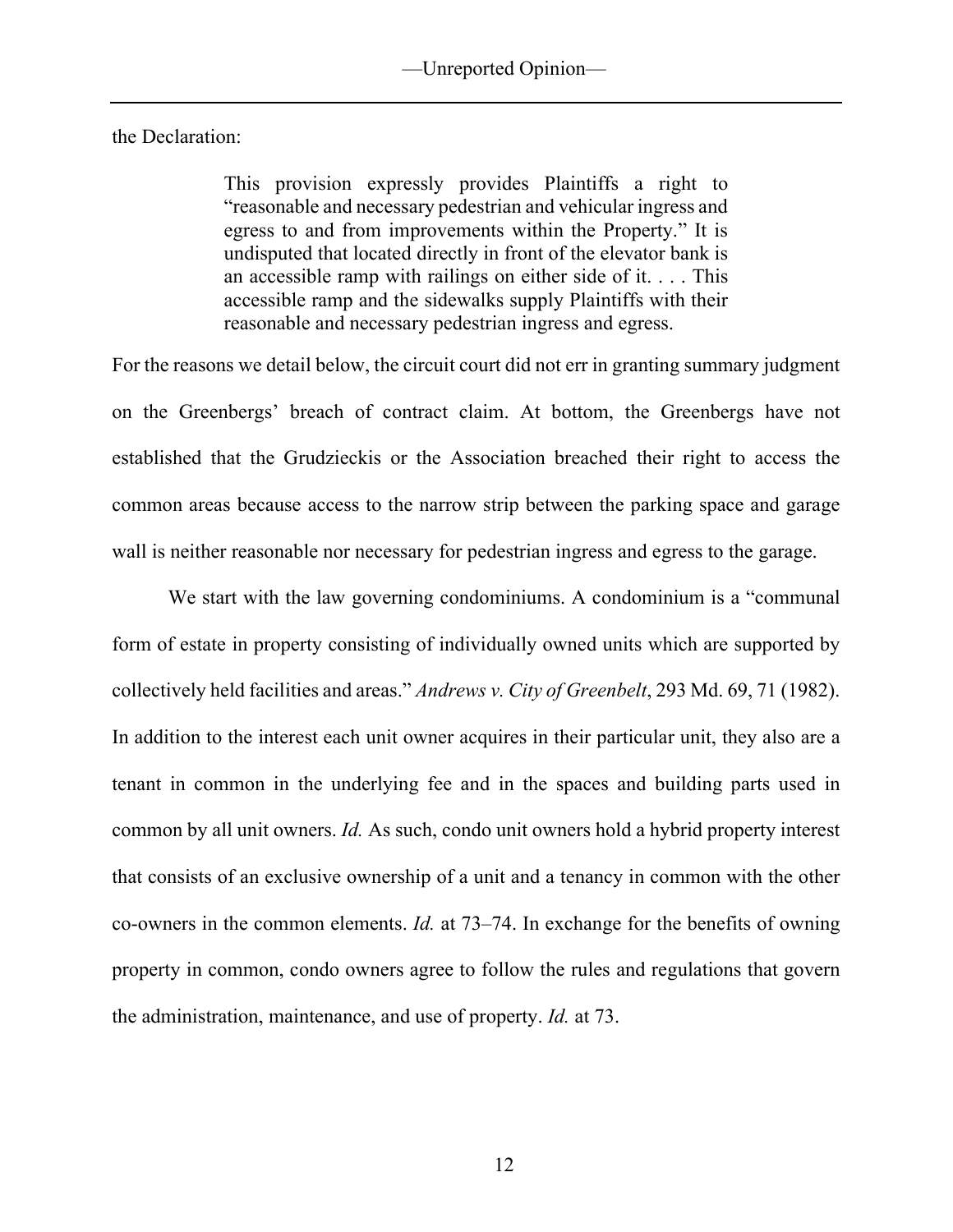In order to form a condominium regime, the Maryland Condominium Act requires the developer to prepare a declaration, bylaws, and condominium plat and record them in the land records of the county in which the condominium is located. Md. Code (1974, 2015 Rep. Vol., 2021 Cum. Supp.), § 11-102(a) of the Real Property Article ("RP"). Condominiums are treated like real property as each "unit in a condominium has all of the incidents of real property." RP § 11-106(a).

In *Garfink v. Cloisters at Charles, Inc.*, the Court of Appeals held that an easement contained in a condominium's declaration is subject to the traditional law of easements. 392 Md. 374, 392 (2006). "An easement is the 'non-possessory interest in the real property of another' and arises through express grant or implication." *Stansbury v. MDR Dev. Inc.*, 390 Md. 476, 486 (2006) (*quoting Boucher v. Boyer*, 301 Md. 679, 688 (1984)). The scope of an easement is defined using standard principles of contract interpretation. *Garfink*, 392 Md. at 391; *see also Miller v. Kirkpatrick*, 377 Md. 335, 351 (2003) (*quoting Buckler v. Davis Sand and Gravel Corp.*, 221 Md. 532, 538 (1960)) ("'The primary rule for the construction of contracts . . . is applicable to the construction of a grant of an easement.'"). In interpreting a contract, "'a court should ascertain and give effect to the intention of the parties at the time the contract was made, if that be possible.'" *Id.* (*quoting Buckler*, 221 Md. at 538). When contract language is unambiguous, the intent is based on what a reasonable person understands the language to mean. *Credible Behav. Health, Inc. v. Johnson*, 466 Md. 380, 393 (2019) (citations omitted).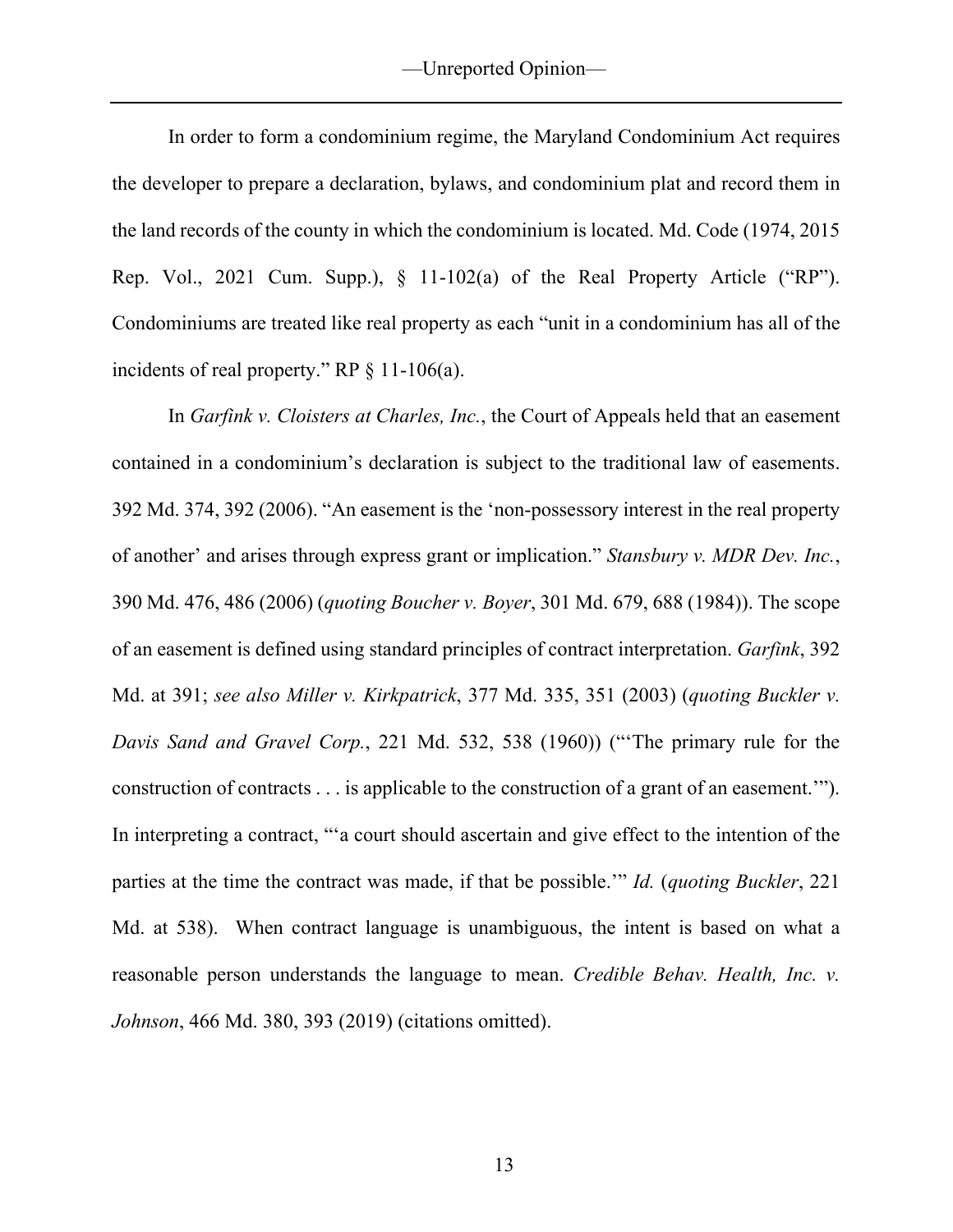Section 5.3(b) of the Declaration defines an easement in favor of all unit owners

that gives them reasonable and necessary pedestrian and vehicle ingress and egress to and

from improvement in the condo property:

Each of the sidewalks, lanes, driveways, paved areas, roadways, and other General Common Elements (not including Garage Units or areas designated as part of a Unit or as a Limited Common Element pursuant to this Declaration of the Condominium Plat) shall be subject to an easement in favor of all of the Unit Owners *for reasonable and necessary pedestrian and vehicular ingress and egress* to and from the improvements within the Property and to and from all public and private roadways and streets serving the Property. Each Unit Owner shall have a right of ingress and egress to and from such Unit Owner's Unit. The Common Elements shall be available for the type of uses contemplated in the Planning Board's regulatory approvals.

(Emphasis added.) This type of easement enacts the unit owners' right to access common areas within the condo unit. *Garfink*, 392 Md. at 393. The issue here is whether the designated sidewalks and paved areas provide reasonable and necessary pedestrian and vehicular ingress and egress. Or, stated in the inverse, whether reasonable and necessary pedestrian and vehicular ingress and egress entitle the Greenbergs to traverse Mr. Grudziecki's parking space (which is not a common area) to get to the narrow strip between the space and the wall, and thus whether Mr. Grudziecki is precluded by the Declarations from parking his car in the portion of his space adjacent to the narrow strip.

The Greenbergs complain that the circuit court ignored multiple disputes of material fact, including the width of the common area between Mr. Grudziecki's parking space and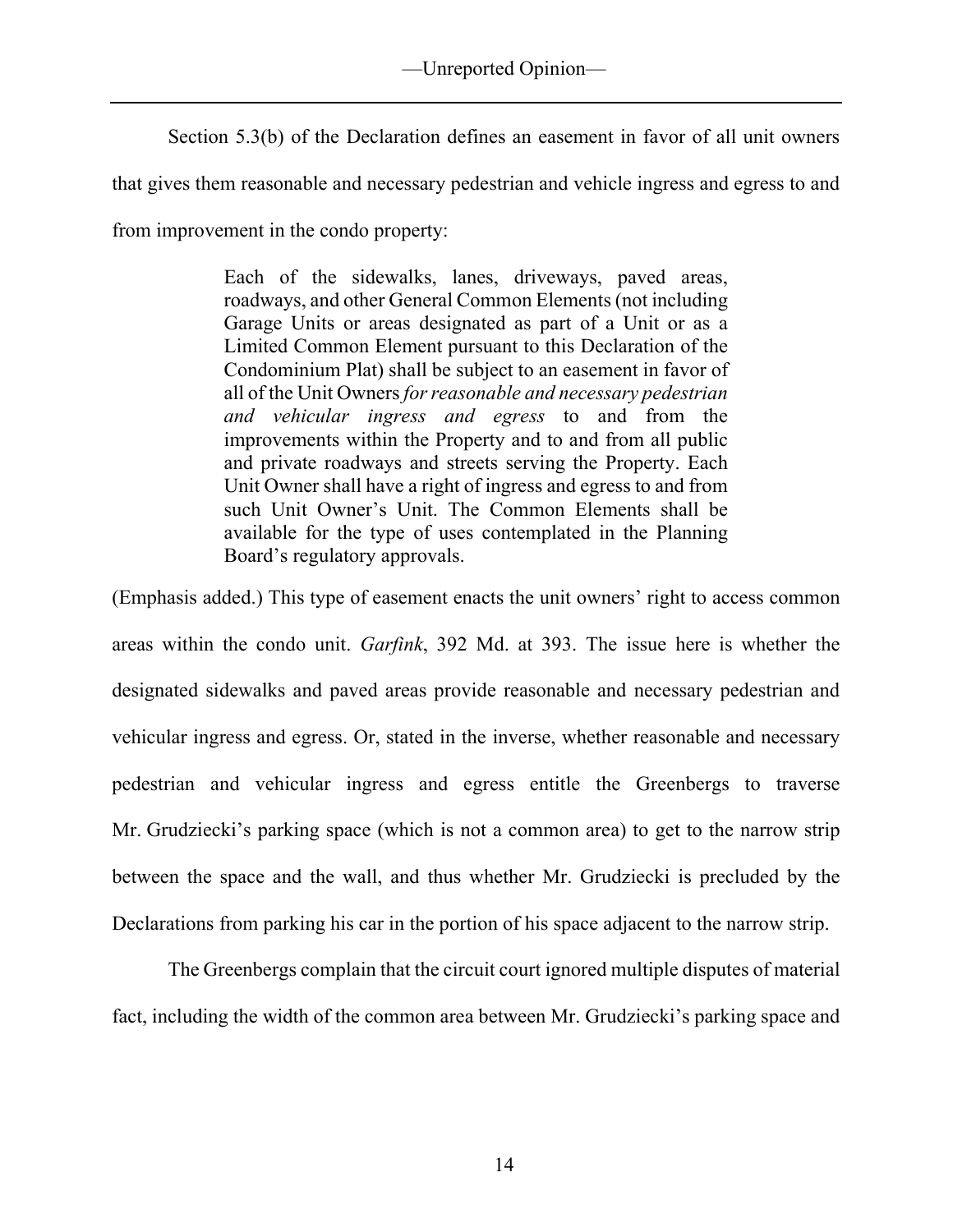the entrance to the elevator vestibule,<sup>[7](#page-15-0)</sup> whether Mr. Grudziecki parks within the bounds of his parking space or is parking on a common area, and whether the boundary lines of the parking space were altered. But as the circuit court found, the Greenbergs can't manufacture a genuine dispute of fact simply by disagreeing with the Grudzieckis, the Association, and Miltam about their rights under the Declaration. They point to nothing that substantiates their theories that Mr. Grudziecki is parking outside the lines of his parking spot, other than a one-time observation by their expert. They haven't presented any evidence, nor cited any case or authority, supporting their claim that a second entrance is reasonable or necessary for them to access the elevator vestibule. In their reply brief, they argue that reasonable and necessary pedestrian egress and ingress should be decided by a jury, but they provide no evidence on which a jury could rely. And although it's true, as the Greenbergs argue, that it's possible to enter from the left side of Mr. Grudziecki's parking spot, that doesn't mean that reasonable and necessary access requires it, especially in light of their undisputed access to the elevator vestibule via the ramp on the right-hand side a few feet away as the circuit court explained:

> Moreover, [the Greenbergs] have failed to show the necessity for their use of the two-foot wide space adjacent to the Grudzieckis' parking space to access the common use Condominium elevator. Apparently, the two-foot wide space adjacent to the Grudzieckis' parking space is closer to Ms. Greenberg's parking space and requires her to travel a greater distance to reach [Greenbergs] vehicles from the Condominium and to exit the G-2 parking garage level. . . .

<span id="page-15-0"></span> $7$  The Greenbergs claim that the true width of the space is around two feet. The Grudzieckis say it's closer to six inches. The circuit court assumed the width was two feet and so will we.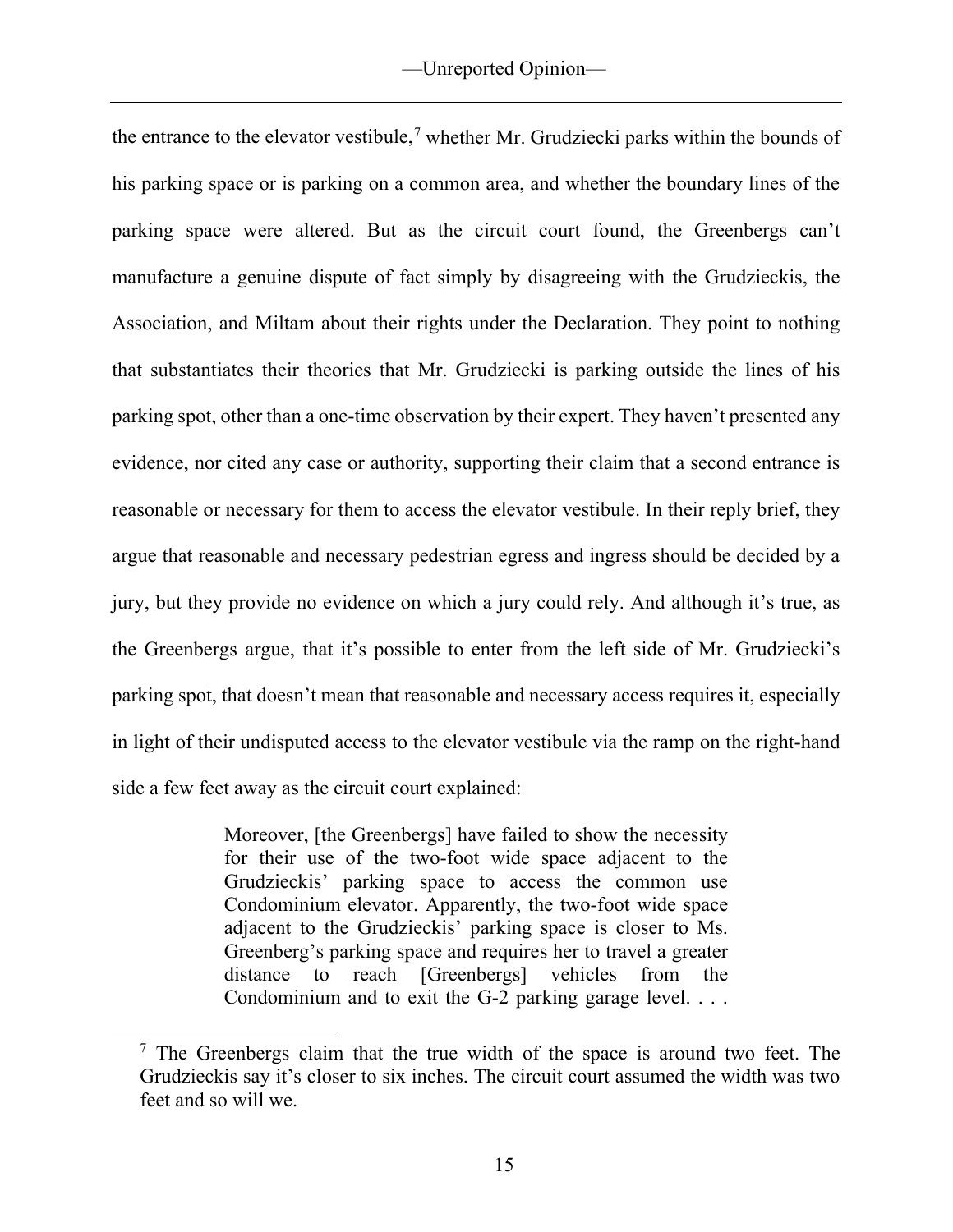However, the declaration only entitles [the Greenbergs] to reasonable and necessary pedestrian ingress and egress to and from improvements within the Property, [sic] not multiple means of ingress and egress from which they can choose depending upon where in the garage their parking spaces are located.

We agree with the circuit court that the Declaration doesn't entitle the Greenbergs to access via two entrances to the elevator vestibule. The right-side entrance is essential for the condominium to comply with the Maryland Accessibility Code, as well as the Americans with Disabilities Act Accessibility Guidelines, and satisfies the requirement that the Association provide reasonable and necessary access. [8](#page-16-0) The Greenbergs (and everyone else) have unencumbered access to the elevator vestibule via the right-side entrance and ramp, and although that entrance requires a slightly longer walk from the Greenbergs' parking spaces than the left might, the marginal few feet don't render that access point unreasonable.

We recognize that Mrs. Greenberg has suffered a stroke and don't mean to diminish her mobility challenges. And we have no doubt, as the Greenbergs represent, that "Mrs. Greenberg routinely utilized the open area next to Grudzieckis' parking space G2-18 as it provided a shorter and more direct path for her to exit and enter the parking garage." Nevertheless, we agree with the circuit court that the Greenbergs "failed to show the

<span id="page-16-0"></span><sup>8</sup> Common use spaces of a dwelling must be readily accessible and usable for individuals with disabilities and comply with the American National Standard for Buildings and Facilities Providing Accessibility and Usability for Physical Handicapped People (commonly cited as ANSI A117.1). Md. Code (1984, 2021 Rep. Vol.), § 20-706(c)(1) and (2) of the State Government Article.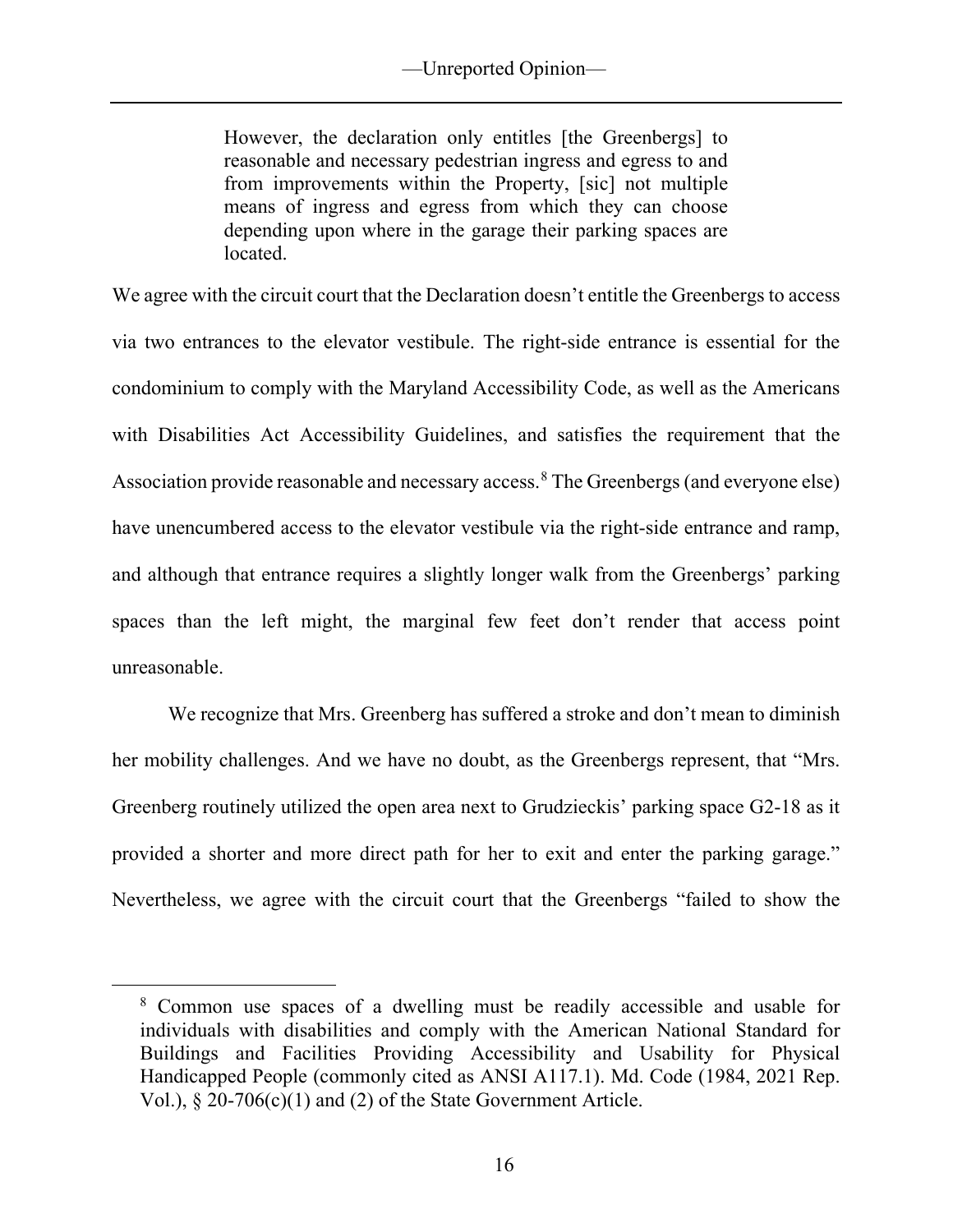necessity for their use of the two-foot-wide space adjacent to the Grudzieckis' parking space to access the common use Condominium elevator." The possibility that there might be a slightly shorter and more direct path for the Greenbergs does not compel the conclusion that their right to reasonable ingress and egress encompasses that path.

The Greenbergs argue as well that the Grudzieckis and the Association have breached the condo's "No Obstruction" Rule<sup>[9](#page-17-0)</sup>:

> The sidewalks, paths, driveways, hallways, and other areas for use in getting to and from parking spaces, Units and/or common areas shall not be obstructed or used for any purpose other than for ingress to and egress from the parking spaces, Units and/or common areas.

As alleged, though, the Grudzieckis aren't blocking any sidewalks, paths, driveways, or hallways—they're parking their car in their space, which is not a common area. And for the reasons discussed above, the Greenbergs have reasonable and necessary access to the elevator vestibule and the adjacent common areas, which is what the Declaration affords them.

## *2. Count II - Specific Performance*

In Count II, Specific Performance, the Greenbergs sought to enjoin the Grudzieckis from parking close to the garage wall in a way that, they allege, encroaches on a common area between the parking space boundary line and garage wall and blocks the Greenbergs' access to the elevator vestibule from the left side. The Greenbergs also sought to compel

<span id="page-17-0"></span> $9$  The Association contests whether this Rule even applies to this case and stated in its brief that the Rule no longer is in effect. We will assume for present purpose that the Rule remains in effect.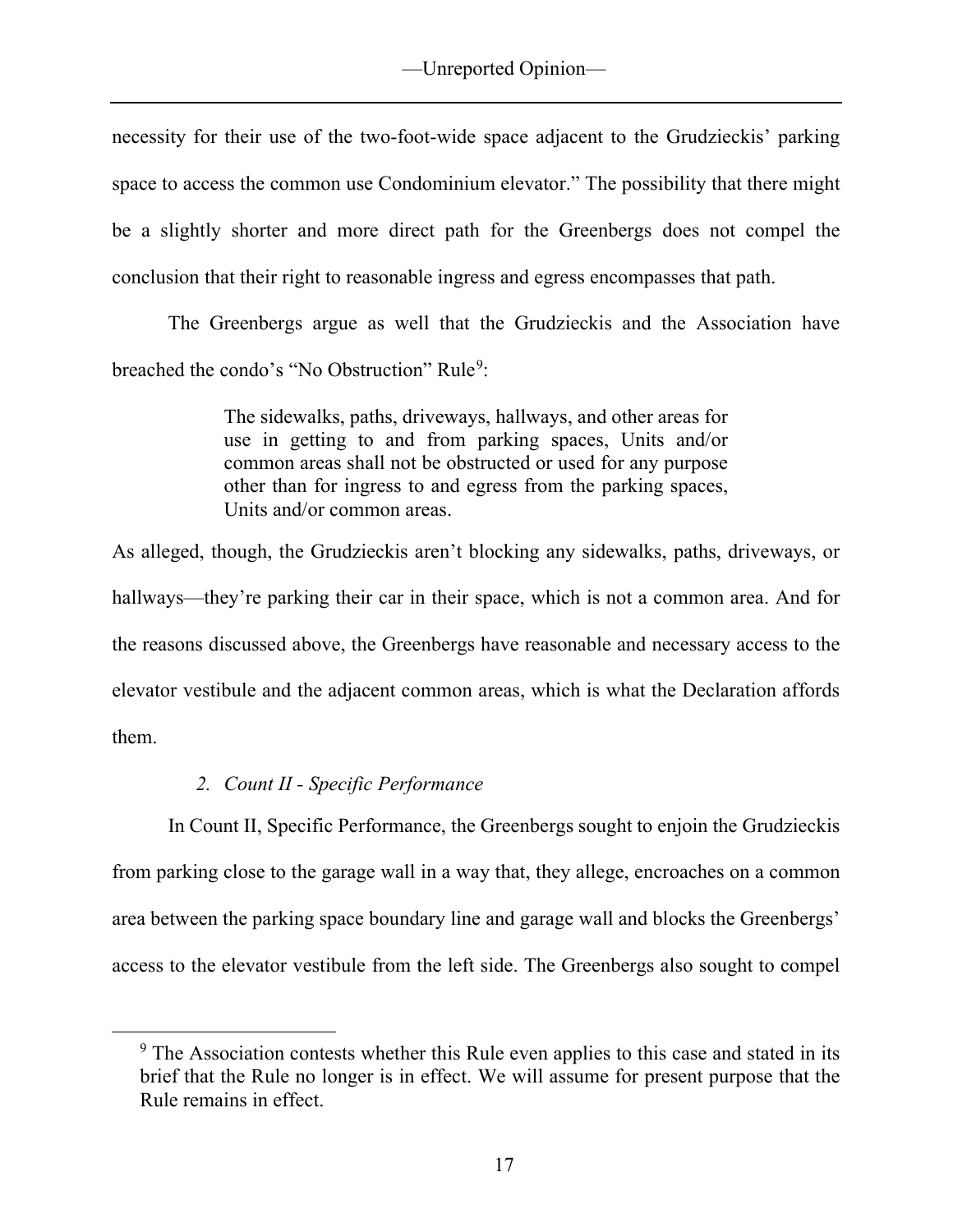the Association to enforce the Declaration and have the court redefine the parking space lines so the Greenbergs and others can enter and exit the elevator vestibule from the left side.

Specific performance isn't a cause of action in itself—it's a potential remedy for breach of contract, so a prerequisite is an enforceable contract. *Falls Garden Condo. Ass'n, Inc., v. Falls Homeowners Ass'n, Inc.*, 441 Md. 290, 308 n. 8 (2015). Maryland law requires a breach of contract claim to allege with specificity that the defendant owes a contractual obligation to the plaintiff and breached it. *Polek v. J.P. Morgan Chase Bank, N.A.*, 424 Md. 333, 362 (2012). When we consider the sufficiency of the plaintiff's allegations, we construe ambiguity in the complaint against the pleader*. Id.*

The circuit court was not convinced that the Greenbergs had pleaded a breach of contract claim against the Grudzieckis: "Plaintiffs have failed to plead, much less establish, the existence of an enforceable contract between the Grudzieckis and them." And although the prayers for relief in Count II seek an order against Mr. Grudziecki, the allegations underlying Count II focus entirely on the Association's obligation to enforce the Greenbergs' view of the Declaration:

> 29. Under the Declaration, including the Bylaws, *the Association* is responsible, on behalf of the Unit Owners, for enforcing the rules and regulations of The Edgemoor Condominium.

> 31. Despite its contractual and fiduciary obligation to Plaintiffs . . . *the Association* has failed and refused to undertake such actions.

\*\*\*

32. For the foregoing reasons the Court should order *the*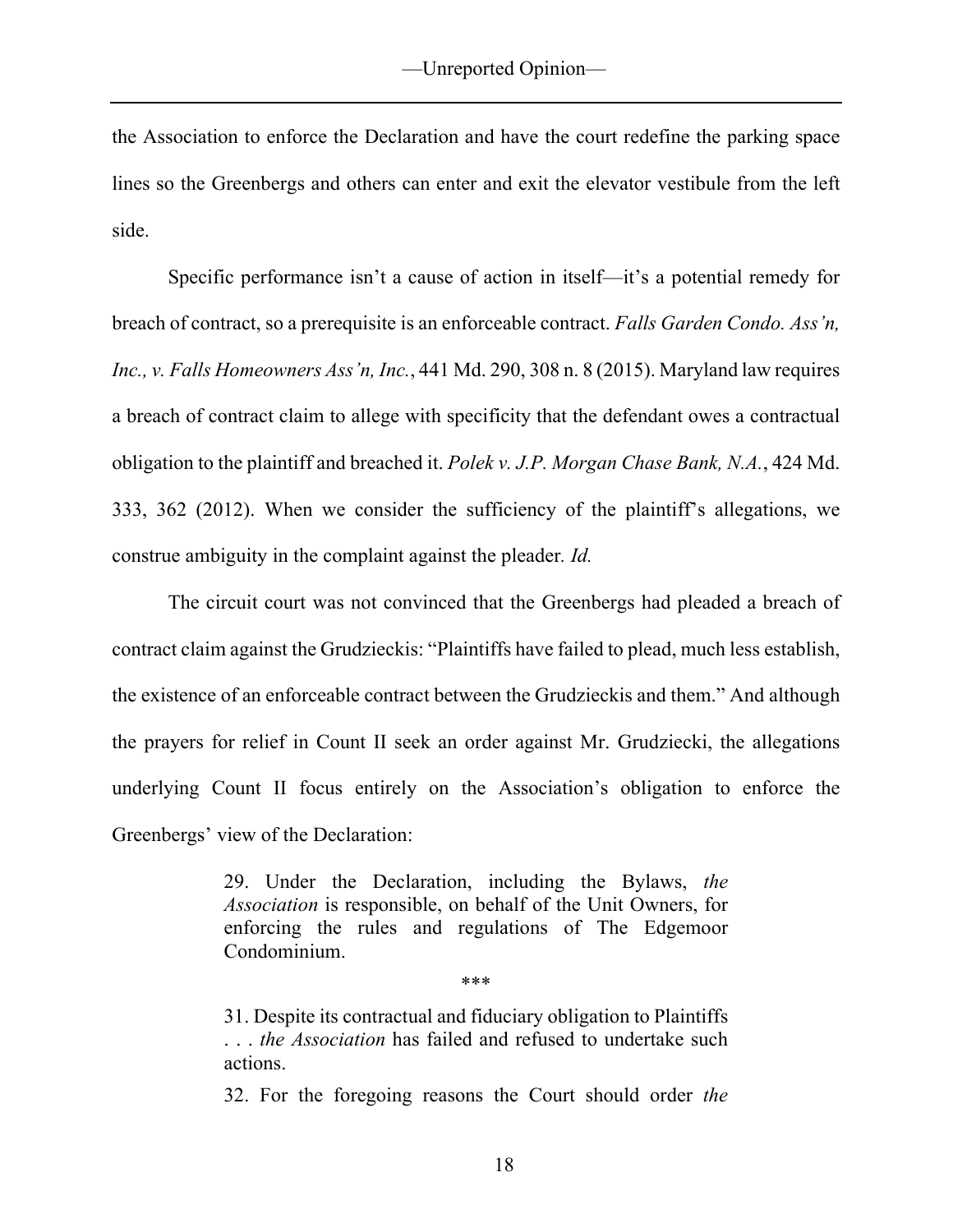*Association* to perform its duties and responsibilities under the Declaration and Bylaws…

(Emphasis added.) We agree that the circuit court granted summary judgment on this count properly. Specific performance is available only if the Grudzieckis and the Association owed and breached a duty to the Greenbergs under the Declaration, so the specific performance claim falls along with the breach of contract claim itself.

## *3. Count I - Preliminary and Permanent Injunction*

The same is true for Count I. A request for injunctive relief doesn't state a cause of action—it's a remedy potentially available if a contract has been breached. And as falls Wichita, so falls Wichita Falls<sup>[10](#page-19-0)</sup>: once the underlying contract claim fails, as the contract claim has here, the requests for relief fail with it, whether couched as separate counts or not.

In Count I, the Greenbergs sought, in eight specific ways, to compel the Grudzieckis to park their vehicle in a way that allows entry to the access ramp from the left side or to redefine the parking spaces in a way that would allow for the Greenbergs to walk through the narrow pathway to the left of the elevator vestibule. They asked first for a preliminary injunction, which maintains the *status quo* until the court can address or resolve the merits of the controversy. *Eastside Vend Distribs. v. Pepsi Bottling Grp., Inc.*, 396 Md. 219 (2006). A complaint seeking a preliminary injunction must establish "'(1) the likelihood that the plaintiff will succeed on the merits; (2) the "balance of convenience"

<span id="page-19-0"></span><sup>10</sup> P. Metheny and L. Mays, *As Falls Wichita, So Falls Wichita Falls* (ECM Records 1980).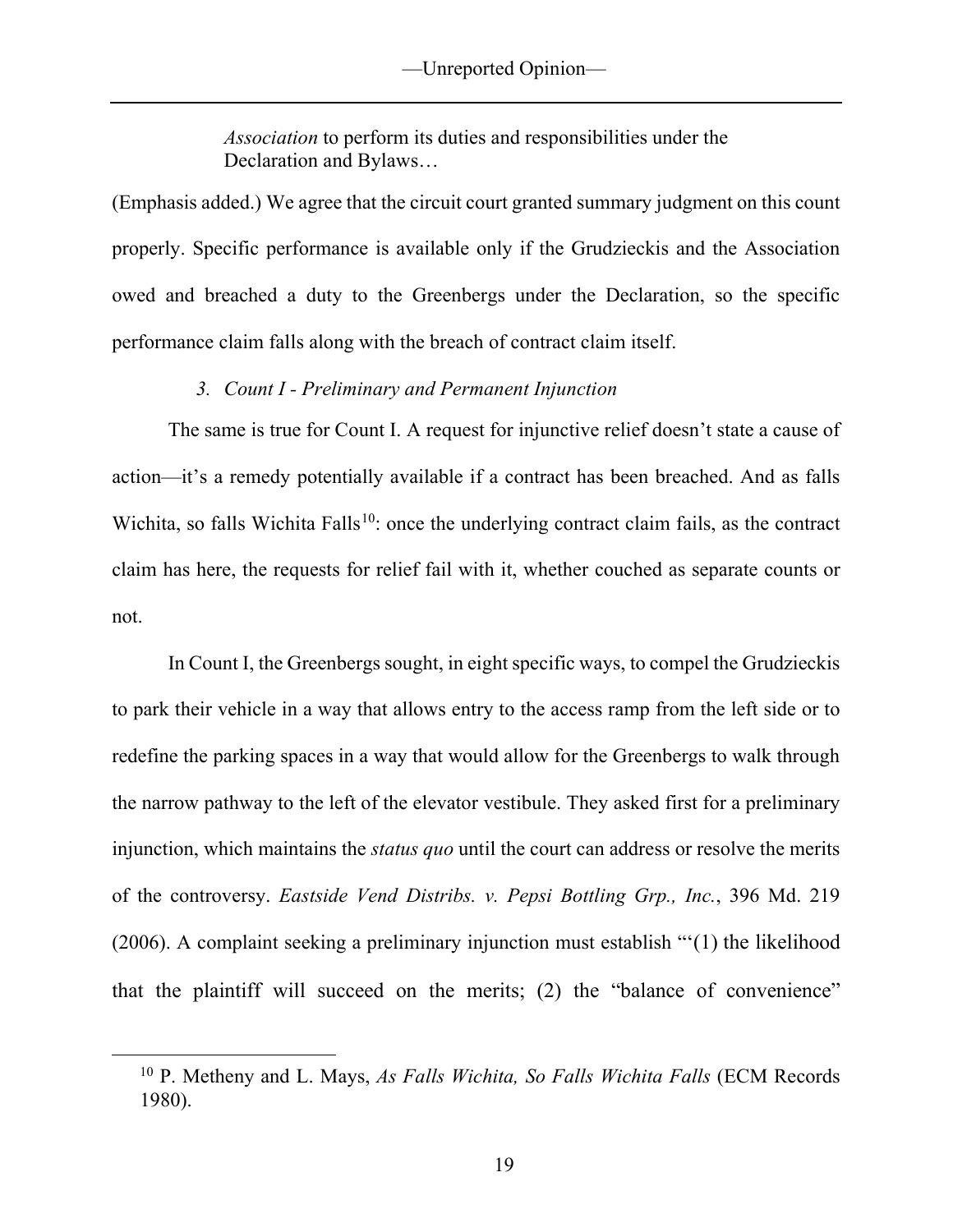determined by whether greater injury would be done to the defendant by granting the injunction than would result from its refusal; (3) whether the plaintiff will suffer irreparable injury unless the injunction is granted; and (4) the public interest.'" *Ehrlich v. Perez*, 394 Md. 691, 708 (2006) (*quoting Dep't of Transp. v. Armacost*, 299 Md. 392, 404-05 (1984)). The party seeking an injunction has the burden of presenting facts to satisfy these elements. *Id.* (*quoting Fogle v. H & G Rest.*, 337 Md. 441, 456 (1995)) (The "'failure to prove the existence of even one of the four factors'" precludes the grant of injunctive relief. Regarding the factor of the likelihood of success on the merits, "'the party seeking the interlocutory injunction must establish that it has a real *probability* of prevailing on the merits, not merely a remote *possibility* of doing so.'").

The Greenbergs assert that the way in which Mr. Grudziecki parks his car blocks their access to a common element located between his parking space and the wall and, therefore, deny the Greenbergs the full measure of their property rights as unit owners. But even assuming for present purposes that the narrow concrete strip is a common element the circuit court didn't answer the question definitively—they can't establish a likelihood of success on the merits or, given their unimpeded access to the elevator vestibule from the right side a few feet away, irreparable harm. The circuit court didn't err in denying them preliminary or permanent injunctive relief flowing from a breach of the Declaration.

# *4. Count IV - Declaratory Judgment*

Count IV seeks declaratory judgments on ten different items, all of which intertwine with the other claims for equitable relief. The circuit court granted summary judgment in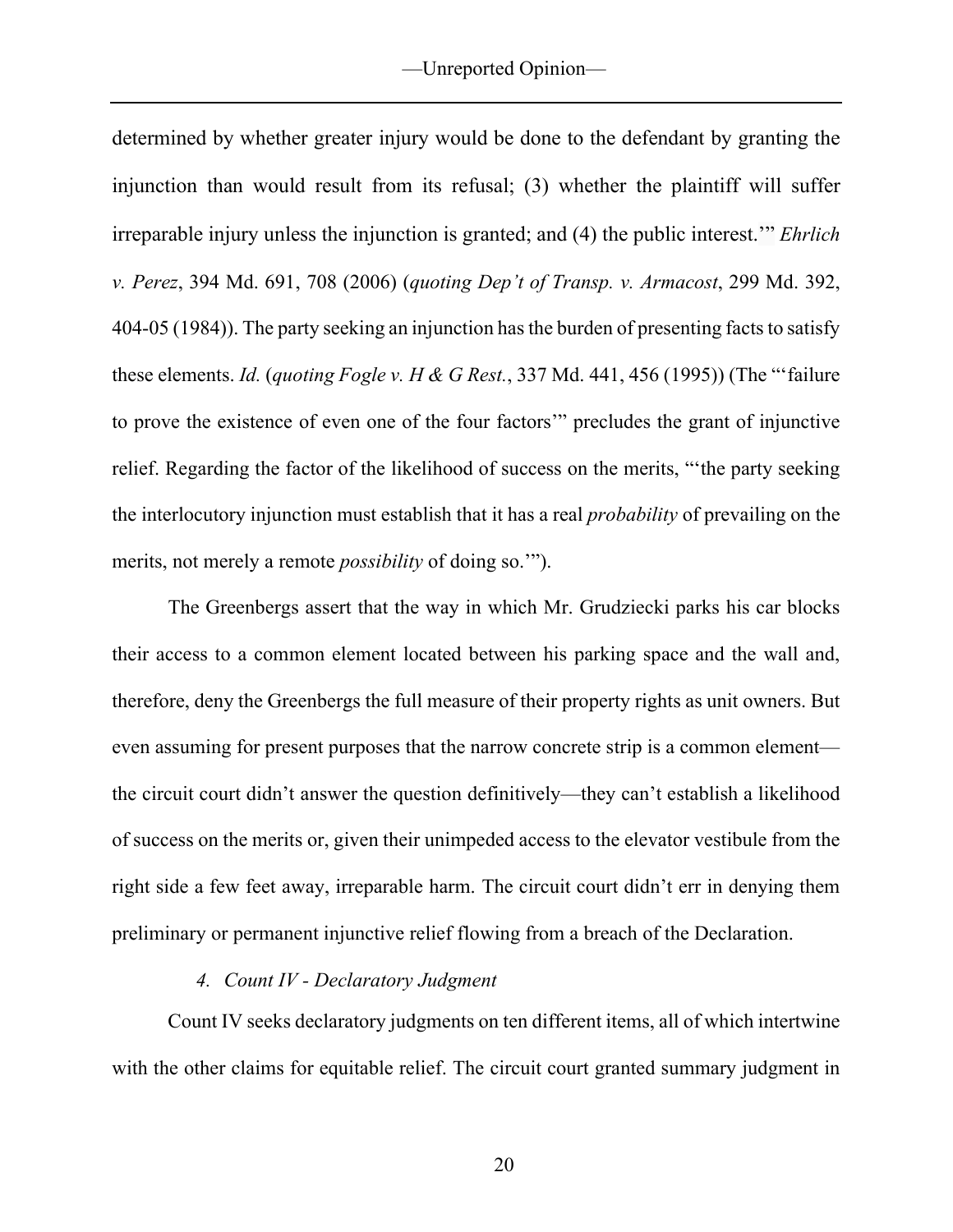favor of the Grudzieckis and the Association on this claim. The Greenbergs argue in their brief "[t]he trial court's ruling on the Greenbergs' breach of contract claim effectively resulted in the grant of summary judgment on the Greenbergs' other equitable claims and its declaratory judgment count. Dismissal of a request for declaratory judgment is 'rarely appropriate.' *Broadwater v. State*, 303, Md. 361, 465 (1985)." That's all they say on the issue, and we could opt not to consider it further. *See Mayor & City Council of Baltimore v. Thornton Mellon*, *LLC*, 249 Md. App. 231, 237 (2021) (questions not argued in an appellant's brief are waived or abandoned, and therefore, not preserved). But although a request for declaratory judgment is a separate cause of action, the declaration the Greenbergs seek with regard to the parking spaces tracks the other counts so closely, and their request for a declaratory judgment fails for the same reasons.

A court may grant a declaratory judgment if it will serve to terminate the controversy and if: (1) an actual controversy exists between the parties; (2) antagonistic claims are present between the parties involved which indicate imminent and inevitable litigation; or (3) a party asserts a legal relation, status, right, or privilege and this is challenged or denied by an adversary party, who also has or asserts a concrete interest in it. Md. Code (1974, 2013 Repl. Vol., 2019 Cum. Supp.), § 3-409 of the Courts and Judicial Proceedings Article ("CJ"). The decision to issue a declaratory judgment lies within the sound discretion of the trial court. *Sprenger v. Pub. Serv. Comm'n of Maryland*, 400 Md. 1, 20 (2007). Those kinds of discretionary matters are "'much better decided by the trial judges than by appellate courts, and the decisions of such judges should only be disturbed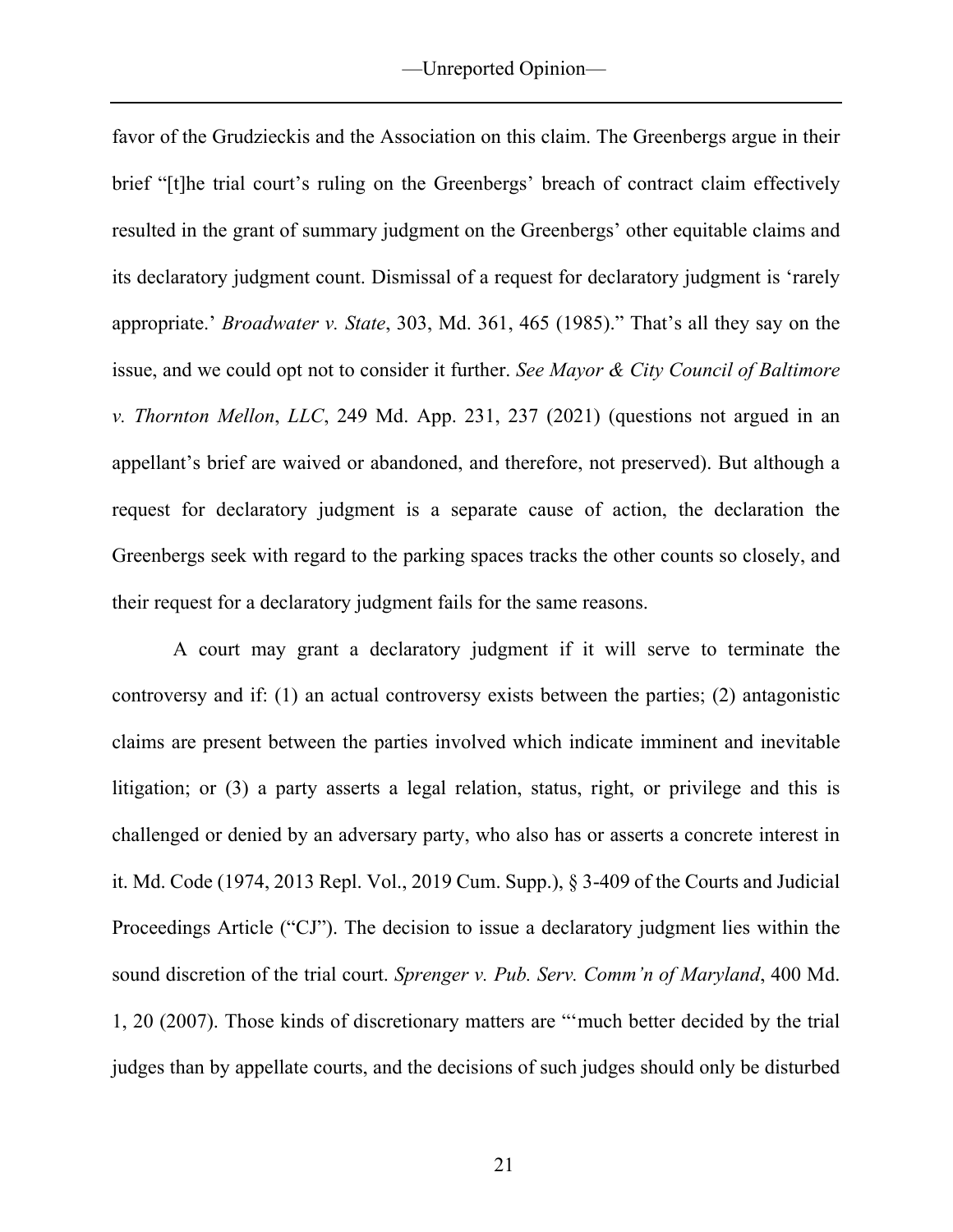where it is apparent that some serious error or abuse of discretion or autocratic action has occurred.'" *Dabbs v. Anne Arundel Cnty.*, 458 Md. 331, 347 (*quoting Northwestern Nat'l Ins. Co. v. Samuel R. Rosoff, Ltd*., 195 Md. 421, 436 (1950)).

Relying on *Polakoff v. Hampton*, the circuit court in this case reasoned that entering a declaratory judgment would serve no useful purpose given that the court entered summary judgment on the breach of contract claim. 148 Md. App. 13, 25 (2002) (holding that a declaratory judgment will not serve a useful purpose when the same issues to be resolved in the declaratory judgment action will be decided in pending litigation between the parties). On this record, that was a reasonable exercise of the court's discretionary authority to declare the parties' rights. To issue the declaration the Greenbergs sought, the circuit court would first have had to find that the Greenbergs had a right to access the elevator vestibule from the left side that was being denied by actions of the Grudzieckis or the Association. The failure of that premise, for the reasons explained above, precludes any declaratory relief to that effect. Once the circuit court found that the Greenbergs' rights under the Declaration were not being infringed, the court didn't abuse its discretion in entering summary judgment in favor of the Grudzieckis and the Association on the declaratory judgment count.

## **B. The Complaint Fails To Allege That The Grudzieckis, The Association Or Miltam Breached Any Obligations To The Greenbergs With Respect To The Storage Units, And If It Did, The Claims Are Time-Barred.**

The complaint alleges that the Grudzieckis, Miltam, and the Association breached the Declaration by constructing storage units on common elements and by failing to obtain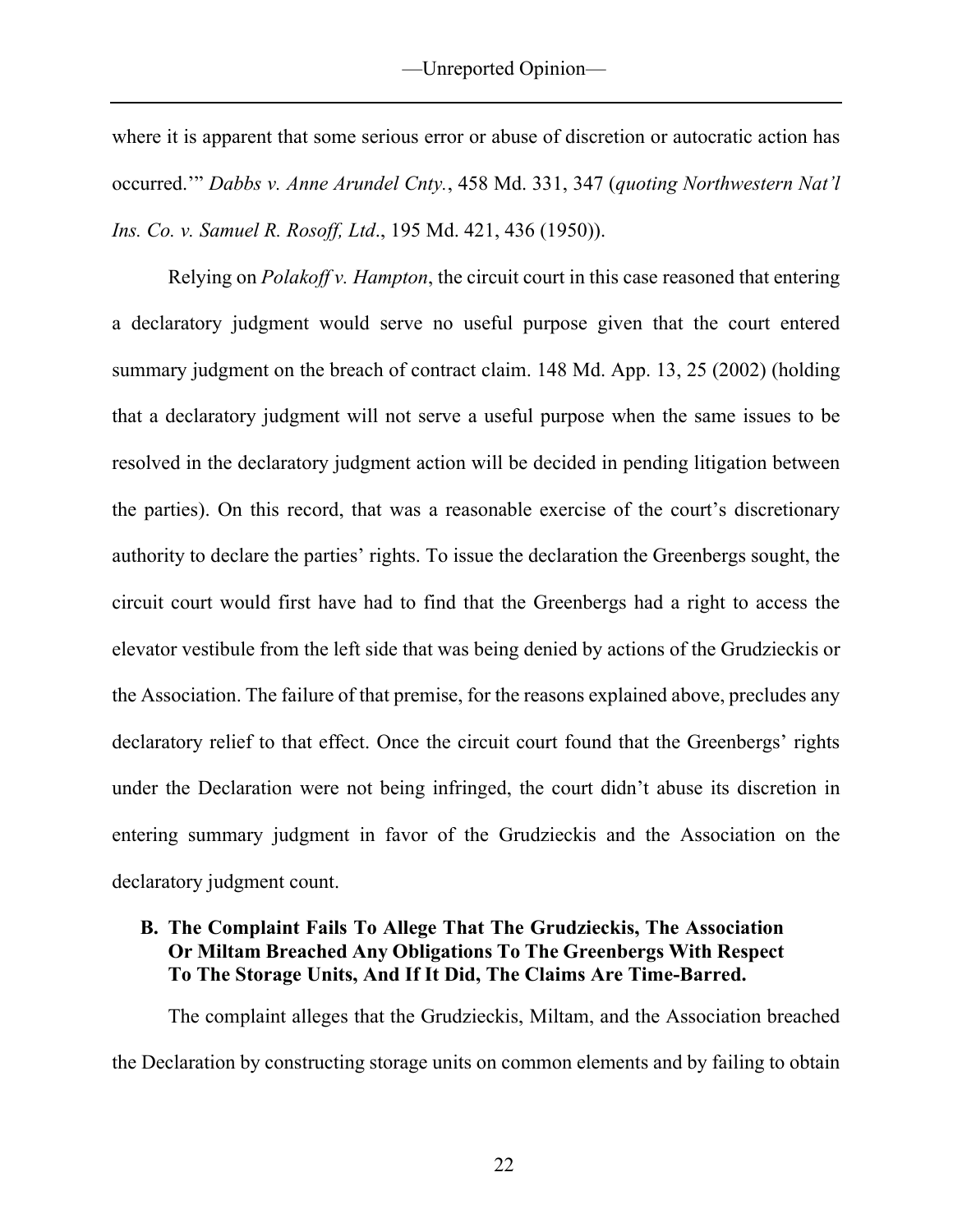the required two-thirds unit owner consent before they encumbered common elements within the building. Before discussing the merits of the storage unit argument, we must parse through the three separate circuit court hearings, before three different judges, that resulted in the ultimate disposition of the storage unit claims. Ultimately, as we discuss below, the circuit court's decision to dismiss or grant summary judgment on the storage unit claims was legally correct.

*First*, after the April 25, 2019 hearing, the court granted summary judgment in favor of the Association and the Grudzieckis on all of the storage unit claims. The court concluded that the storage unit claims were barred by the statute of limitations because the Greenbergs were on notice of the storage units' existence for at least ten years:

> The storage unit and the license agreement had been in place for some 13 years before Plaintiffs finally filed this action. Plaintiffs have lived at the Condominium and used the parking garage during this entire time. For at least 10 years, Plaintiffs have complained about how Mr. Grudziecki parks his car. [] It cannot be fairly debated that Plaintiffs knew for at least 10 years of the storage unit's existence and the problem that they contend it caused them. During this time, Plaintiffs had knowledge of facts sufficient to cause a reasonable person to investigate the circumstances surrounding the storage unit's origin and whether Edgemoor had obtained the required twothirds [2/3] consent prior to entering into the license agreement.

*Second*, on October 9, 2019, a second judge denied Miltam's motion to dismiss the storage unit claims for injunctive relief and declaratory judgment but granted the motion as to specific performance and breach of contract. Miltam argued that no contractual obligation had been alleged between the parties, and that even if an obligation had been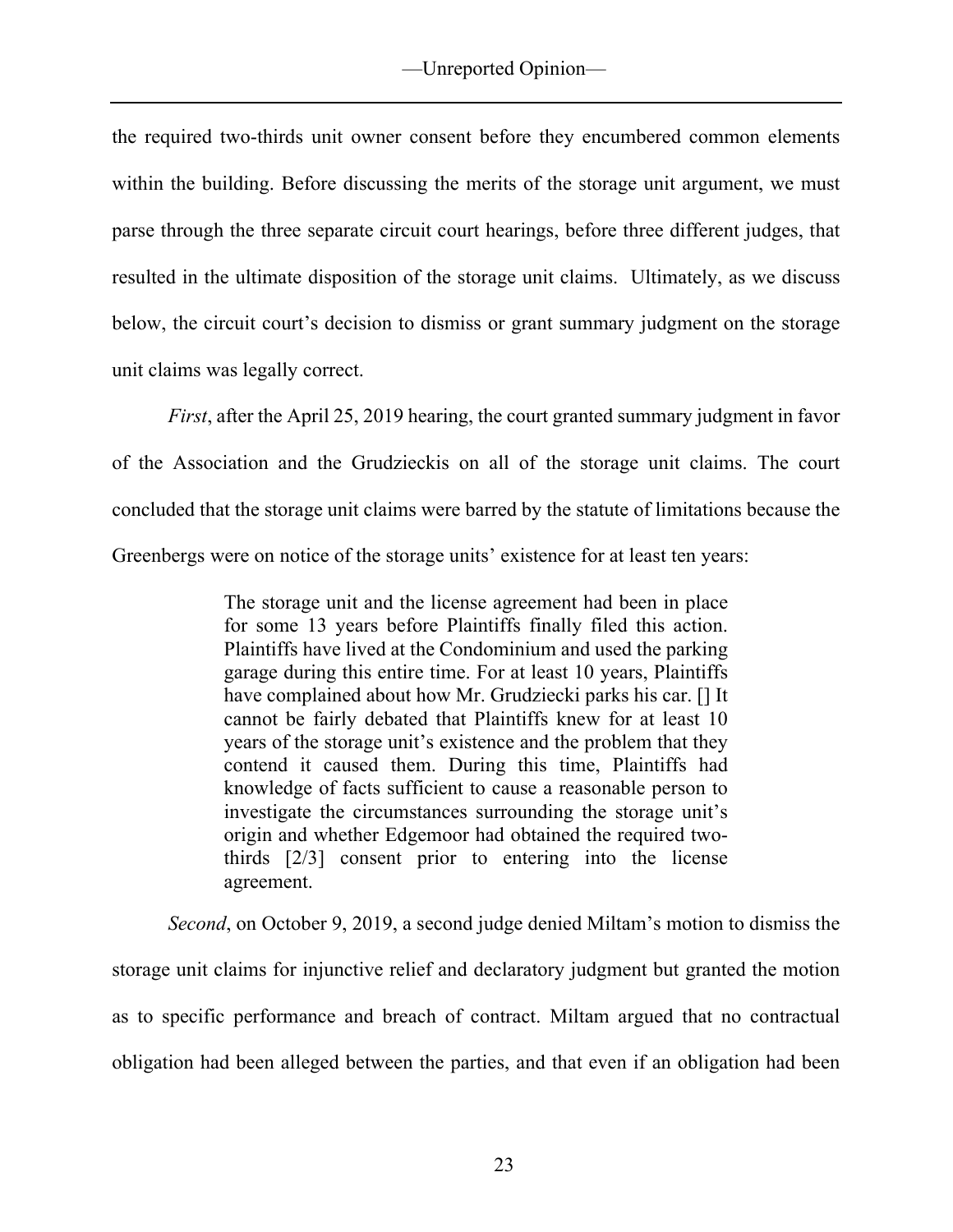alleged, Miltam did not breach any duty to the Greenbergs. Although Miltam argued the case should be dismissed on laches grounds, the court didn't address this argument in its ruling. In declining to dismiss the claims for injunctive and declaratory relief, the court reasoned that the complaint sufficiently alleged that the unit's previous owner (Mr. Smith) and the Association violated Section 8.5(d) of the Declaration by entering into the 2005 License Agreement without first obtaining approval of two-thirds of the unit owners:

> I think that what the plaintiff has properly alleged here, however, is the fact that this agreement that was reached between the condo association and the prior unit owner, who I think his name was Smith? Was not done pursuant to the provisions of the condo agreement, and therefore I think they have plead a proper case as to Count 1 seeking injunctive relief and Count 4 which seeks declaratory judgment relief.

> I think that they have stated a case whereby a court should review the condo documents relative to the actions taken when that 2005 agreement was entered and then rule upon the legality of that. So I'll deny the motion to dismiss as to Count No. 1 and Count No. 4.

The court did not explain why the allegations about the 2005 License Agreement supported the claims for injunctive and declaratory relief but not the breach of contract and specific performance claims.

*Finally*, the remaining claims were resolved at a third and final hearing before a third judge on November 19, 2019. At that point, the only claims left sought injunctive relief and declaratory judgment against Miltam. Miltam moved for summary judgment, arguing the circuit court's opinion and order granting summary judgment for the Grudzieckis and the Association on the storage unit claims was dispositive as to Miltam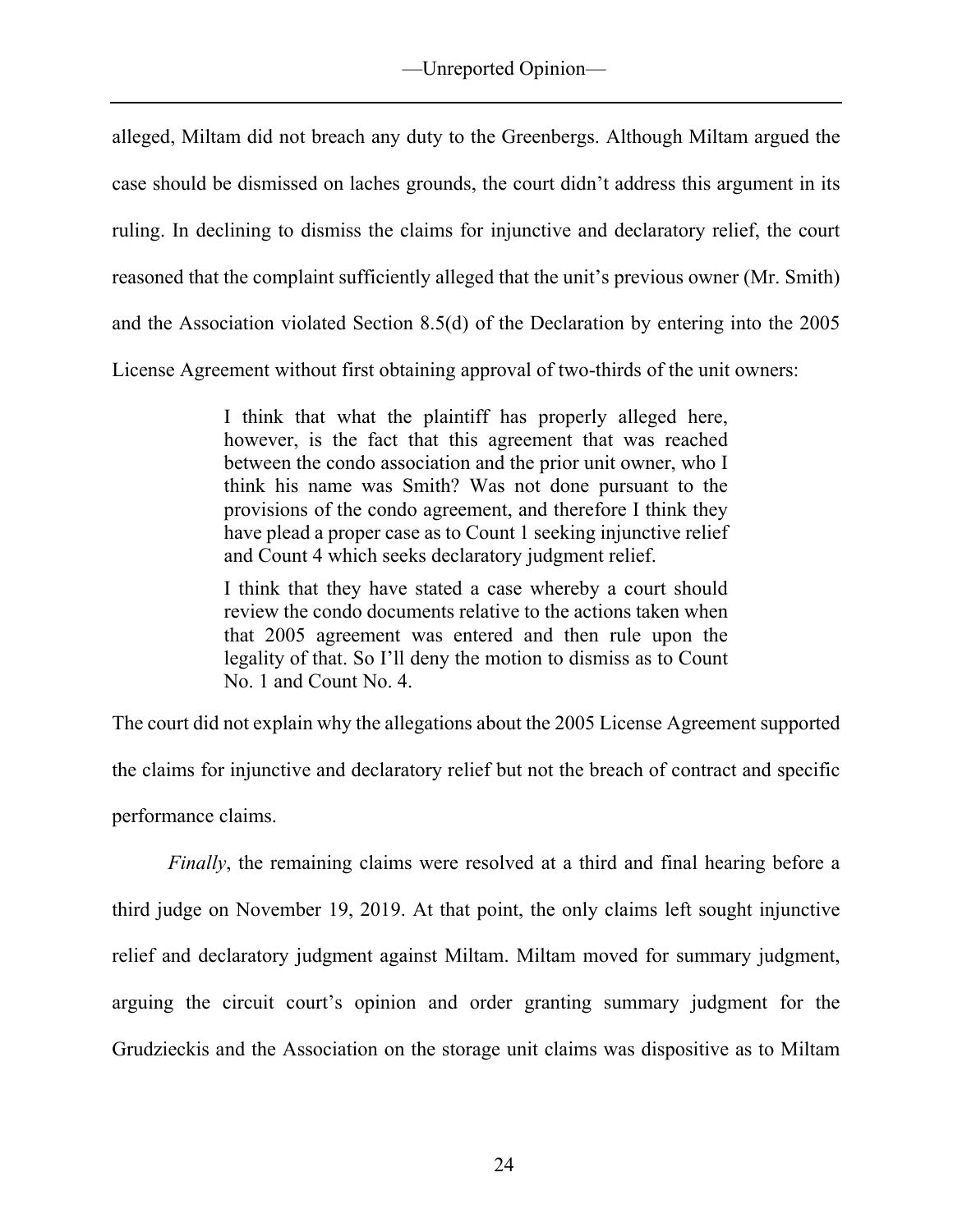based on *res judicata*:

Here, Miltam is alleged to be, and for purposes of this motion admits that it is, in privity with the other Defendants as to the relevant issues of being bound by the terms and conditions of the Condo Declaration and being a successor-in-interest with respect to the 2005 Agreement. There are no additional allegations in the Second Amended Complaint that distinguish Miltam from the Grudzieckis or [Edgemoor] or that would seek relief against Miltam on any other grounds other than those already litigated against the other Defendants. As such, the Court's grant of summary judgment in favor of the other Defendants is conclusive as to the remaining claims against Miltam under the doctrine of res judicata.

The court granted the motion, reasoning that if the court were to deny the motion for

summary judgment and move forward on the merits, inconsistent verdicts could arise.

*1. Counts II and III – Breach of Contract and Specific Performance Against Miltam*

Count II and Count III grow out of the Greenbergs' assertion that the Association violated the Declaration and Rules when they constructed storage units that blocked off a portion of the common area between the front of Miltam's and the Grudzieckis' designated parking spaces and the garage wall. They allege that if the units weren't there, Mr. Grudziecki could park closer to the front wall and leave enough room for the Greenbergs to access the elevator vestibule via the left side ramp. The Greenbergs allege further that the Association violated the Agreement by not obtaining two-thirds consent of the unit owners when the storage units were constructed in 2003. The counts name all of the defendants, but the circuit court ended up considering the merits only against Miltam.

The motions practice and sequencing of the decisions makes these results seem more fractured than they really are, and ultimately all the storage unit claims are resolved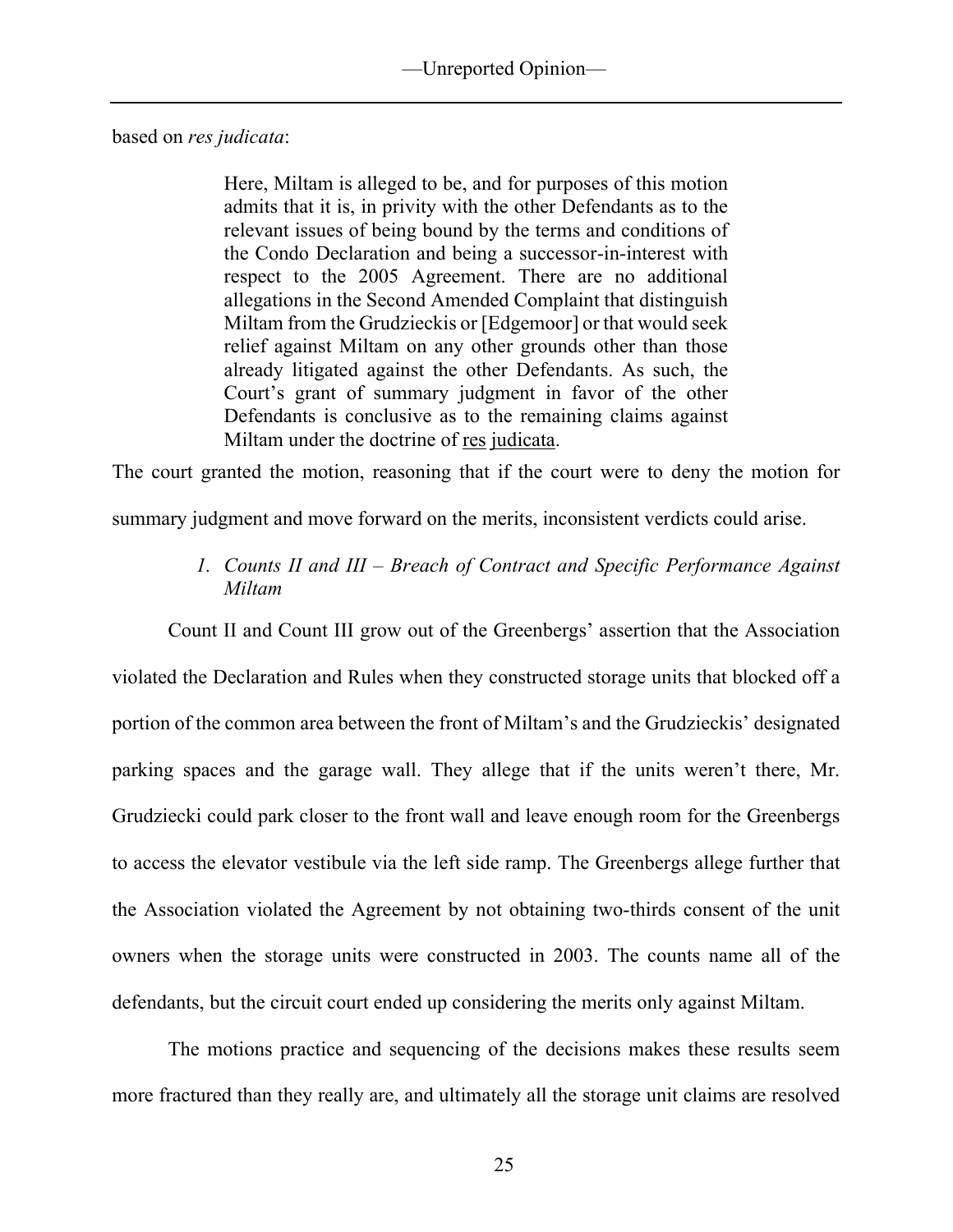properly on limitation grounds (as we address next). Insofar, though, as the circuit court considered the specific performance and breach of contract theories against Miltam separately, we agree that the Greenbergs failed to allege or establish that Miltam breached any contractual duties that they owed to the Greenbergs or that any such breach caused the Greenbergs to suffer any damages. *RRC Ne., LLC*, 413 Md. at 655; *Kumar v. Dhanda*, 198 Md. App. 337, 345 (2011). A review of the storage unit allegations in Counts II and III

reveals that the Greenbergs accuse only the Association of violating the Declaration:

29. [*T*]*he Association* is responsible, on behalf of the Unit Owners, for enforcing the rules and regulations of The Edgemoor Condominium.

30. In addition, the Agreement whereby *the Association* retroactively granted Grudziecki and Smith a permanent, nonrevocable license to construct the storage units on the Condominium's General Common Elements violated Section 8.5(d) of the Declaration as well as the Condominium Act as the Association did not obtain, as required, the consent of twothirds  $(2/3)$  of the first mortgagees or two-thirds  $(2/3)$  of the Unit Owners. . .

\*\*\*

38. Pursuant to Section 8.5(d) of the Declaration, *the Association* was required to obtain the consent of two-thirds (2/3) of the first mortgagees, or two-thirds (2/3) of the Unit Owners prior to granting Grudziecki and Smith a license to use, or to otherwise encumber, any part of the General Common Elements for the purposes of constructing the storage units.

\*\*\*

39. *The Association* has further breached the Declaration by failing and/or refusing to enforce the Declaration's covenants and the Condominium's Rules against Grudziecki, Smith, and Miltam DC, Inc. and/or Levine relating to the unlawful construction of their respective storage units. . .

(Emphasis added.)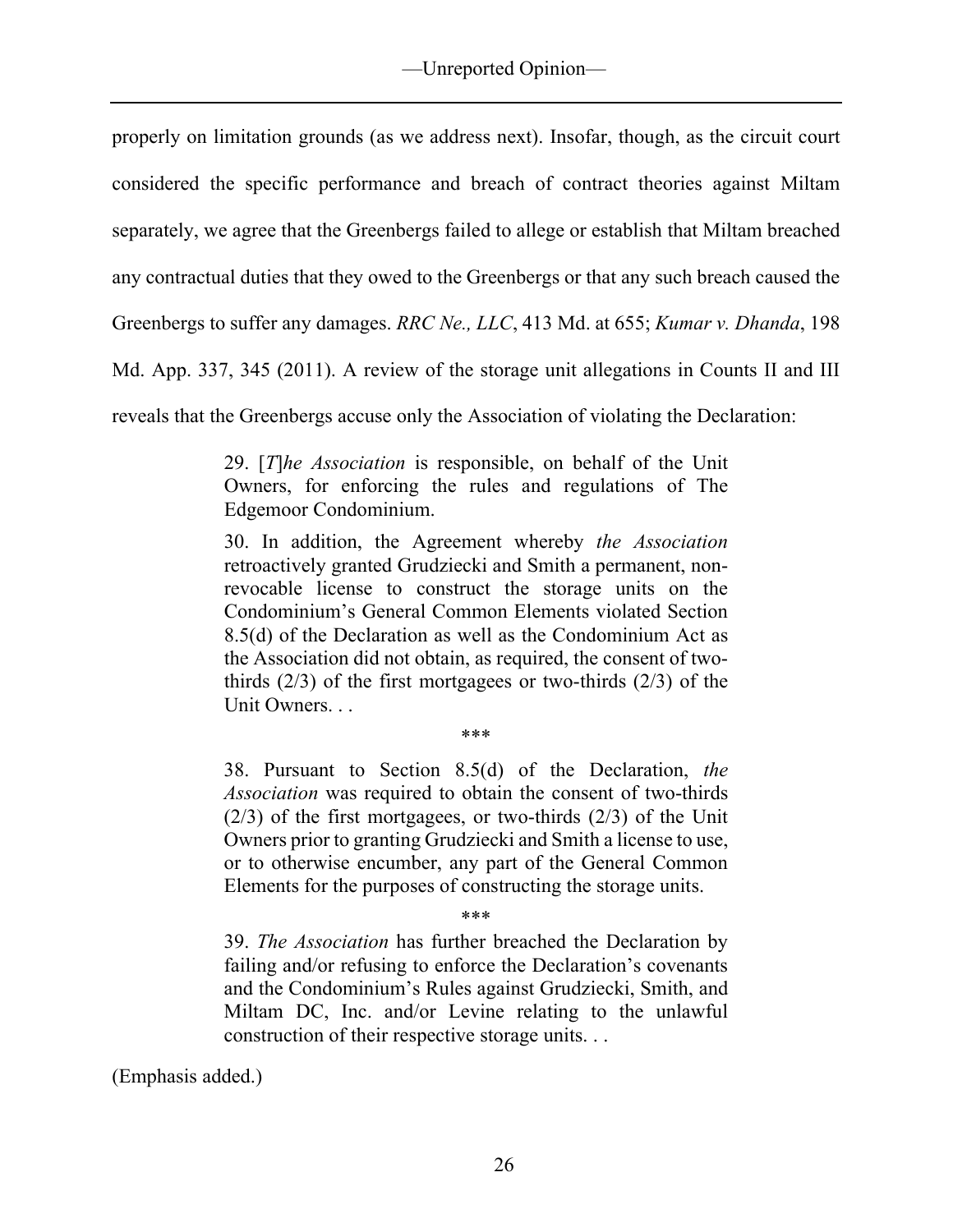There's no difference between Miltam and the Grudzieckis here, only that the circuit court previously had granted summary judgment to the Grudzieckis on limitations grounds. Both got permission to build the storage units and ultimately obtained licenses, albeit retroactively. And we agree with the circuit court that any potential breach of the Declaration from the decision to grant these licenses lay solely against the Association, and that Miltam (or, for that matter, the Grudzieckis) didn't owe or breach any duty to the Greenbergs by building the storage units and obtaining the licenses after the fact.

*2. Regardless, the Storage Unit Claims are Barred by Limitations.*

This brings us to the issue that ultimately resolves the storage unit claims—we agree with the circuit court that the Greenbergs' storage unit claims against Miltam, the Grudzieckis, and the Association all are time-barred. As alleged, the Greenbergs' storage unit claims arise under § 8.5(d) of the Declaration, which requires a two-thirds vote of unit owners to transfer property rights to a common area:

> *Section 8.5. Consents.* Notwithstanding any other provision of this Declaration, unless otherwise provided by statute. . . . neither the Declarant, the Council of Unit Owners nor the Board of Directors shall take any of the following actions unless the approvals indicated have been obtained:

> > \*\*\*

(d) except as provided pursuant to the Act or other applicable law. . . . seek to abandon, partition, subdivide, encumber, sell or transfer the Common Elements by act or omission without the prior consent of two-thirds  $(2/3)$  of the first mortgagees ... or two-thirds (2/3) of the Unit Owners (other than the Declarant).

In Maryland, the statute of limitations for civil actions is three years from the date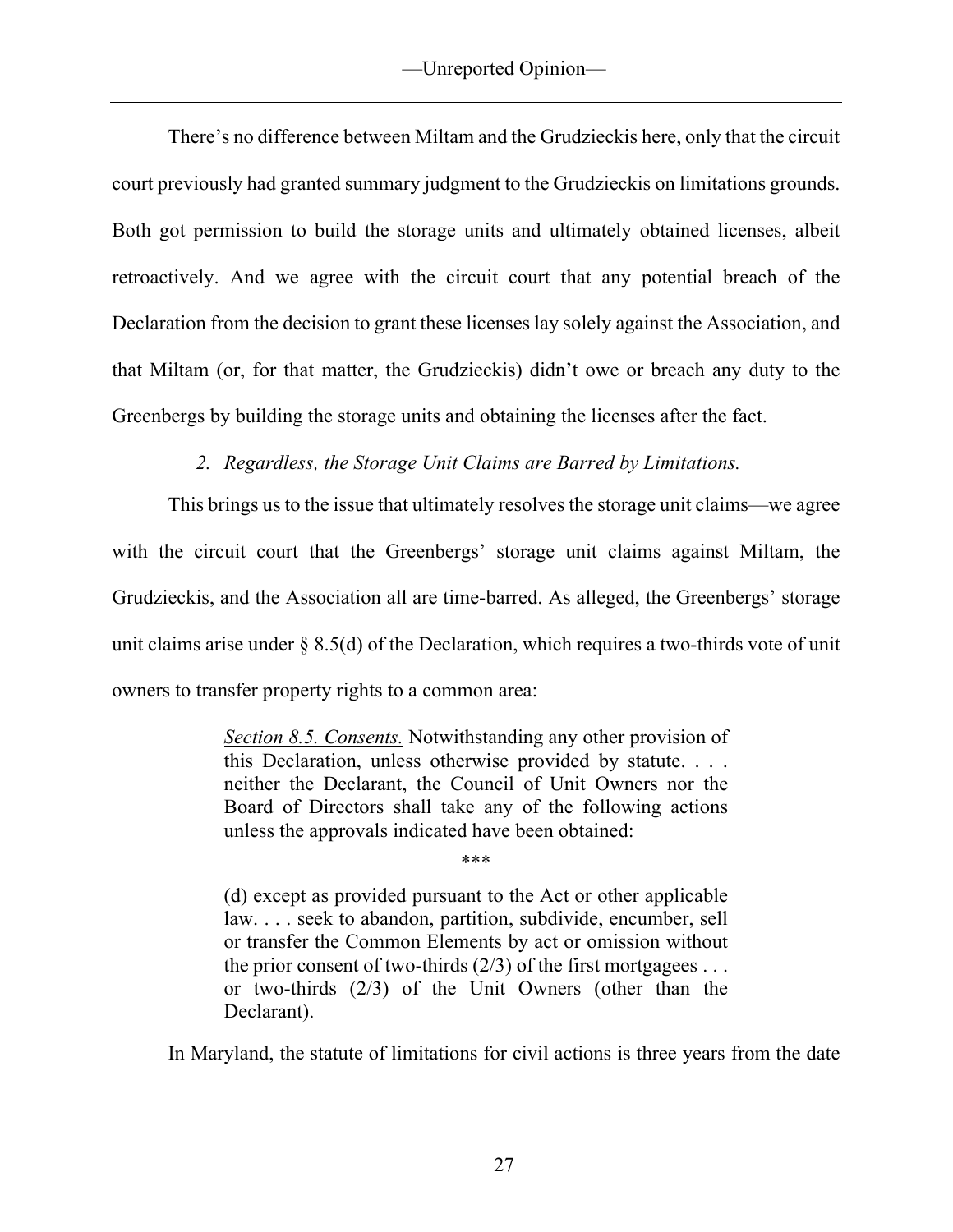it accrues, unless an exception applies. CJ  $\S$  5-101.<sup>[11](#page-28-0)</sup> The Greenbergs' argument on appeal rests on establishing when they first knew of the Agreement. But the circuit court concluded that the discovery of the Agreement was not a disputed material fact: there is no dispute that the storage units were constructed in 2003, the Greenbergs moved into the building in 2005, and any action at law related to them was barred by limitations in 2008, three years from the time the Greenbergs knew or reasonably should have known of the units' existence. The circuit court made its decision based on facts within the court's reach that the storage units had been in place since 2003:

> The storage unit and the license agreement had been in place for some 13 years before Plaintiffs finally filed this action. Plaintiffs have lived at the Condominium and used the parking garage during this entire time. . . . It cannot be fairly debated that Plaintiffs knew for at least 10 years of the storage unit's existence and the problem that they contend it caused them.

"[T]he clock for a statute of limitations begins to run when a claimant gains knowledge sufficient to put him or her on inquiry notice. From that date forward, a claimant will be charged with knowledge of facts that would have been disclosed by a reasonably diligent investigation." *Lumsden v. Design Tech Builders, Inc.*, 358 Md. 435, 447 (2000). A plaintiff is on inquiry notice, such that the limitations period begins to run, when they have knowledge of circumstances which would cause a reasonable person in the position of the plaintiff to undertake an investigation, which, if pursued with reasonable diligence,

<span id="page-28-0"></span><sup>&</sup>lt;sup>11</sup> CJ  $\zeta$  5-101 provides: "A civil action at law shall be filed within three years from the date it accrues unless another provision of the Code provides a different period of time within which an action shall be commenced."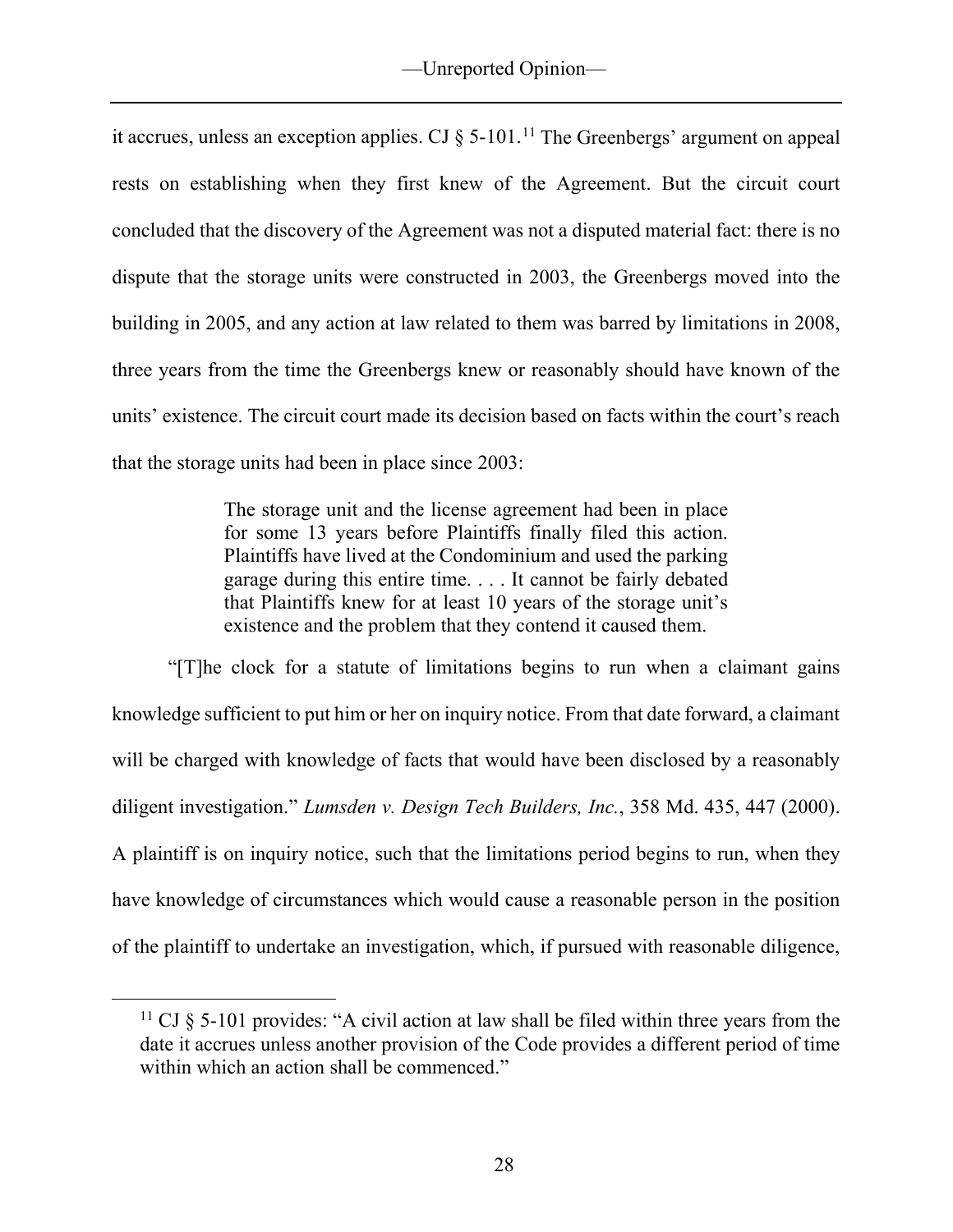would lead to knowledge of the alleged wrong. *Pennwalt Corp. v. Nasios*, 314 Md. 433, 448–49, 450 (1988). If a plaintiff fails to seek out the facts supporting a cause of action, they have slept on their rights and the limitations period isn't tolled. *Id.* at 449.

The record reveals that the Greenbergs were on inquiry notice for more than three years before they filed suit. *See Muffoletto v. Towers*, 244 Md. App. 510, 526–30 (2020). Indeed, the Greenbergs have complained about the way Mr. Grudziecki parks his car, as well as the existence of the storage units, for at least ten years. Although they insist that they had no knowledge of the storage units until they learned about the Agreement, what matters is when they *should* have known that the units were encroaching on common elements. In 2005, Mr. Grudziecki changed jobs and began taking the Metro to work. This meant his car remained parked in the garage for most of the day during the week. He noticed scratches on the side of his car, so he started parking closer to the right boundary line of his space to dissuade people from walking between his car and the pillar. Mr. Grudziecki testified at his deposition that once he began parking his vehicle this way, Mr. Greenberg began complaining to him:

> [COUNSEL FOR THE GREENBERGS]: And how did that come up at that time?

> [MR. GRUDZIECKI]: As I think I mentioned before, I stopped driving my car in July of 2005 when I changed jobs and started taking the Metro everyday. And it was at some point after that where I started noticing scratches. And there was some on the side of the car. And at some point, Mr. Greenberg and I had discussions about that.

Q: And what were the nature of those discussions?

A: You know, I don't actually recall. I know he wanted me to move the car so that he could walk through. But I don't recall.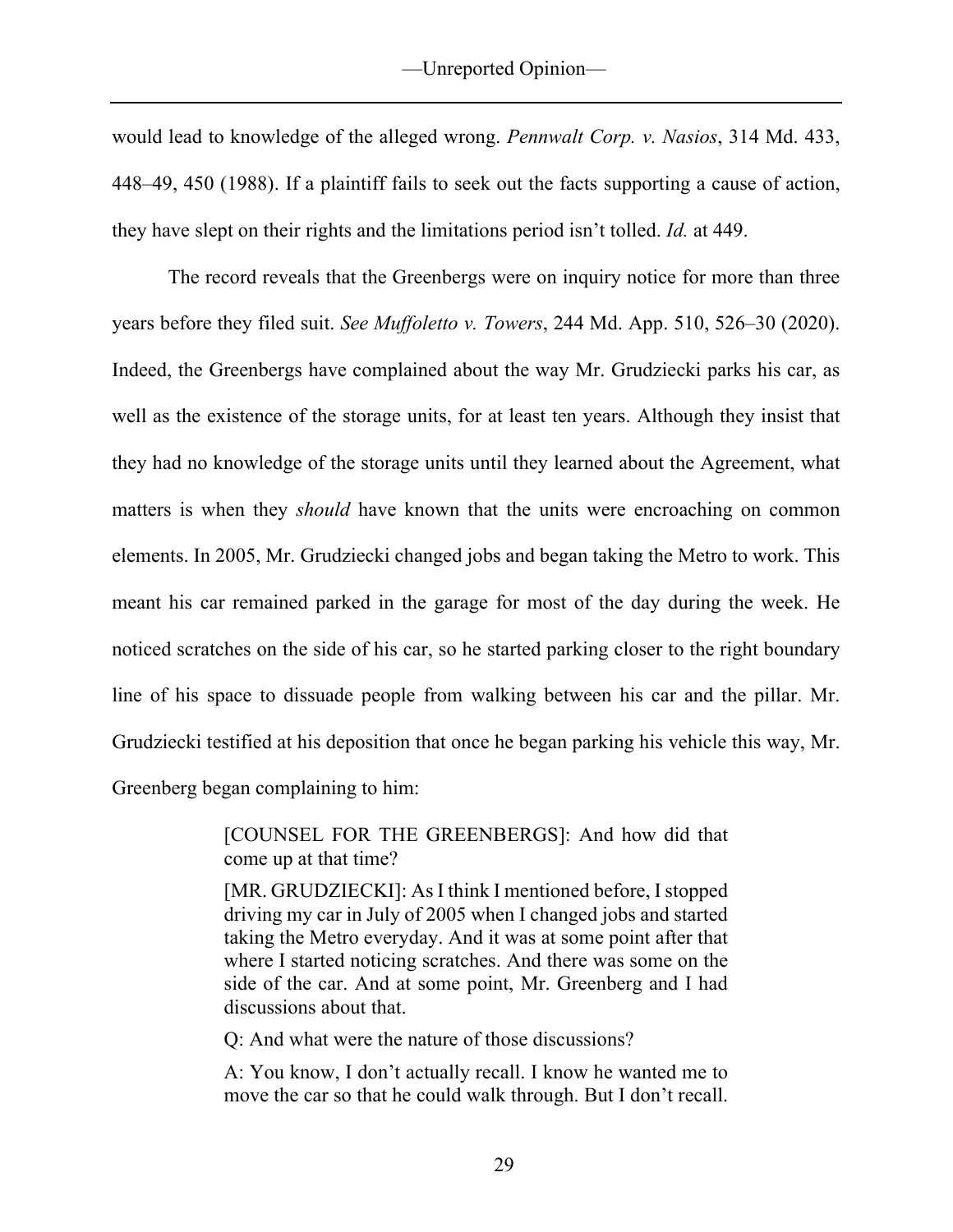. . . I know we had some discussions at that time.

The Greenbergs do not dispute that they were aware of the storage units before they learned about the Agreement. And they offered no testimony or anything else contradicting the Grudzieckis' deposition testimony about when Mr. Greenberg began complaining about the way Mr. Grudziecki parked his vehicle.

The Greenbergs urge us to remand the case to allow a jury to resolve what they characterize as disputed material facts about whether (and when) they were on inquiry notice for limitations purposes. But "[w]hen a cause of action accrues is usually a legal question for the court." *Moreland v. Aetna U.S. Healthcare, Inc.*, 152 Md. App. 288, 296 (2003) (*citing Poffenberg v. Risser*, 290 Md. 631, 633 (1981)). And in this case, there was no fact-finding required to determine when the Greenbergs were on "notice of the nature and cause of [their] injury." *Frederick Rd. Ltd. P'ship v. Brown & Sturm*, 360 Md. 76, 96 (2000).

Moreover, the court did not abuse its discretion when holding the continuing harm doctrine did not apply. The Greenbergs assert the "continuing harm" doctrine should toll the statute of limitations. *Litz v. Maryland Dep't of Env't*, 434 Md. 623, 646 (2013) (finding that the statute of limitations could be tolled based on allegations in the complaint that the town had an ongoing duty to limit pollution but continuously discharged contaminated ground water onto plaintiff's property). But the continuing harm test rests on a new affirmative act. *Id.* at 650. And here, the alleged act causing the Greenbergs' harm occurred